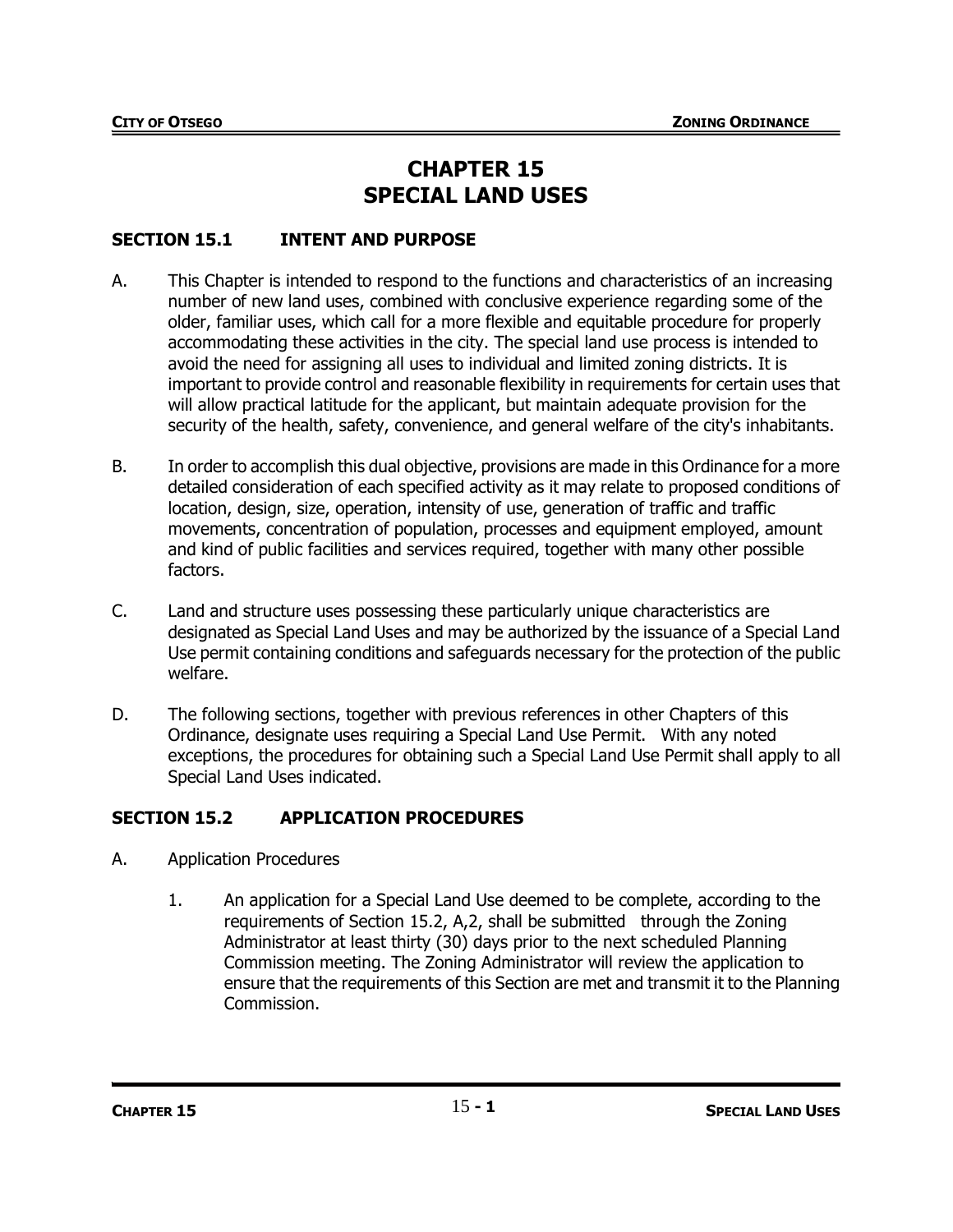- 2. An application for a Special Land Use shall not be considered complete until all of the following materials have been submitted and deemed complete by the Zoning Administrator:
	- a. A completed application form, as provided by the City. The application shall be signed by an owner of, or person having an interest in, the property to be developed, or an authorized representative.
	- b. Twenty (20) copies of the Preliminary or Final Site Plan meeting the requirements of Section 14.3.
	- c. Payment of a fee, in accordance with a fee schedule, as determined by City Commission resolution.
	- d. A legal description, including the permanent parcel number, of the subject property.
	- e. A statement with supporting evidence regarding the required findings as specified in Section 15.4 and the applicable provisions of Section 15.6.
	- f. Other materials as may be required in this Chapter, the Zoning Administrator, Planning Commission, or City Commission.
- 3. An application shall not be accepted until all required materials are provided. Incomplete applications shall be returned to the applicant with an indication of the items necessary to make up a complete application.

# **SECTION 15.3 REVIEW AND FINDINGS**

- A. Public Hearing
	- 1. The Planning Commission shall schedule a public hearing notice of which shall be made in accordance with the requirements of the Zoning Act.
	- 2. The notice shall describe the nature of the request; the location of the property involved, the time and place of the hearing, and indicate when and where the application may be examined and how written comments may be received.
	- 3. Any person may speak or present documents or evidence in support of a position regarding the application at the public hearing.
- B. Site plan review, in accordance with the procedures of Chapter 14, is required for all Special Land Uses, including consideration of the review standards of Section 14.8.
- C. Upon conclusion of the hearing, and after time for deliberation, the Planning Commission shall make a recommendation to the City Commission for approval, approval with conditions, or denial. The Planning Commission shall state its reasons for the recommendation in its minutes for submission to the City Commission.
- D. Upon receipt of a report and summary of hearing comments from the Planning Commission, the City Commission may hold an additional public hearing, if it deems necessary, using the same hearing requirements as the Planning Commission hearing.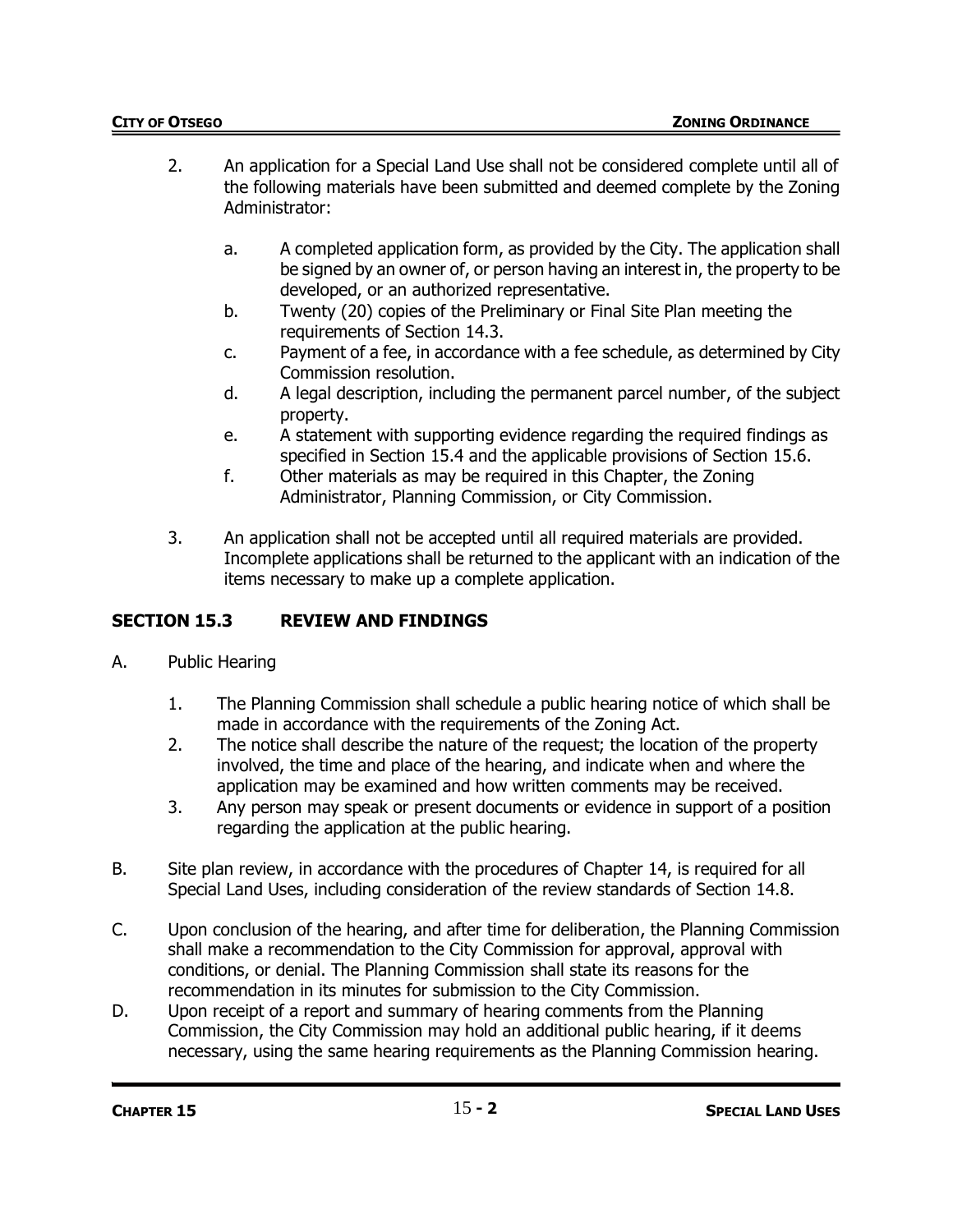- E. The City Commission shall approve, approve with conditions, or deny the Special Land Uses, stating the reasons for its action in the minutes.
- F. Approval by the the City Commission of an application for Special Land Use Permit authorizes the Zoning Administrator to issue a Special Land Use, permit subject to any conditions specified by the City Commission.

# **SECTION 15.4 GENERAL STANDARDS FOR MAKING DETERMINATIONS**

- A. The Planning Commission, in making its recommendation, and the City Commission in making its decision shall base their actions on a review the particular facts, circumstances and evidence presented, the General Standards of this Section, and the applicable Specific Requirements of Section 15.6.
- B. The Special Land Use applicant or his representative is responsible for providing documentation and evidence in support of the application, including proof of compliance with the General Standards of this Section and the applicable Specific Requirements of Section 15.6.
- C. General Standards: The following General Standards are basic to all Special Land Uses; the Specific Requirements of Section 15.6 are in addition to these requirements and shall be required in all applicable situations.
	- 1. The proposed use shall comply with the general objectives and land use policies contained in the City of Otsego Master Plan.
	- 2. The proposed use shall be designed, constructed, operated, and maintained so as to be harmonious and appropriate in appearance with the existing character of the general vicinity.
	- 3. The proposed use shall be served by necessary public facilities which are adequate or can be made adequate to serve the proposed use. Specifically, existing streets, storm water drainage, water supply, fire protection, police, emergency medical care, sanitary sewer disposal, solid waste disposal, and public recreation shall be adequate to serve the proposed project.
	- 4. The proposed use shall not be hazardous or disturbing to neighboring uses or cause any conflict to the existing use and quiet enjoyment of surrounding property.
	- 5. No hazardous traffic conditions shall be created or added to existing situations. On-site transportation design requirements, if any, which will be needed to accommodate any traffic effects for the intended use shall be part of the approval, to the extent permitted by law.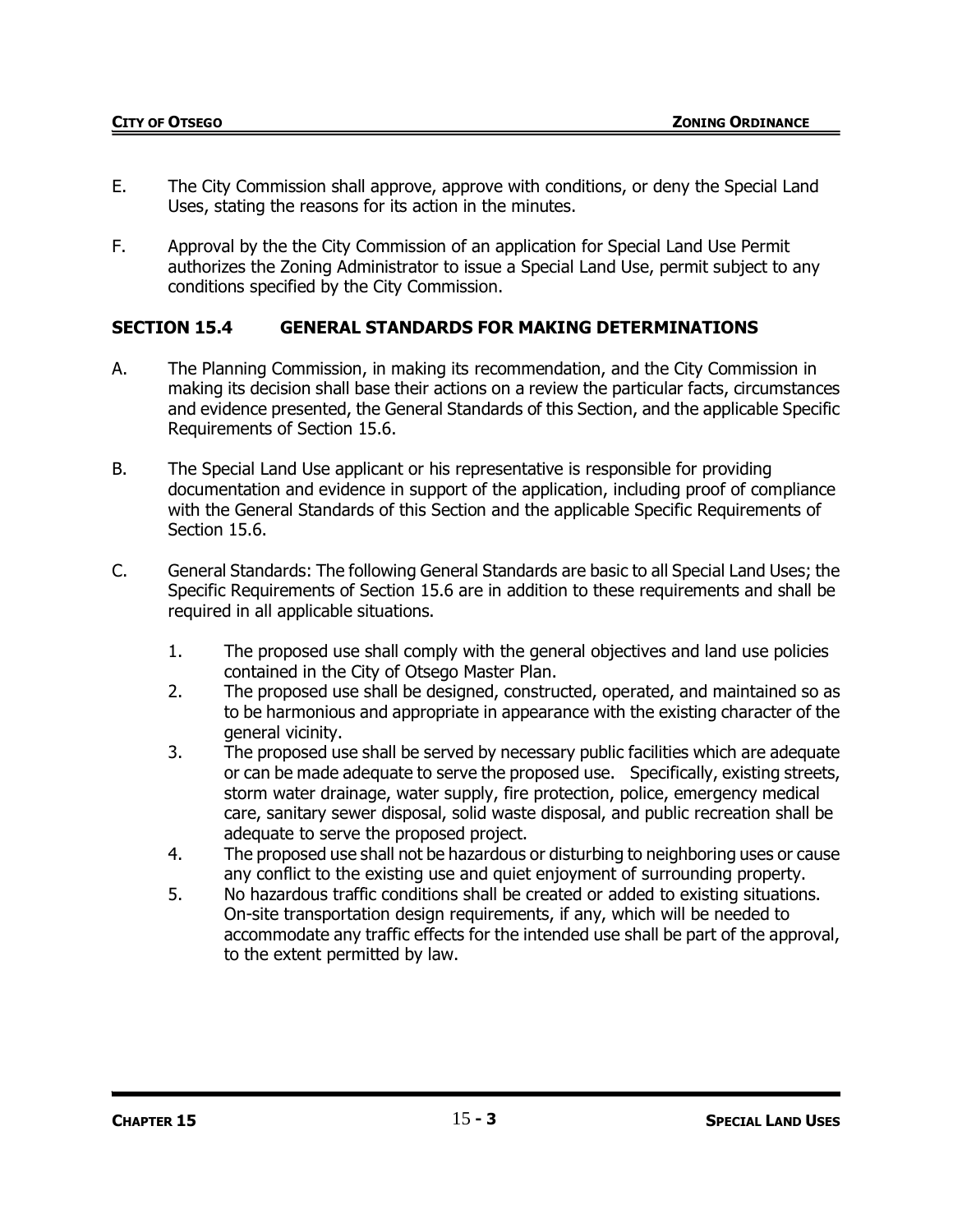- 6. The proposed use shall not involve activities, processes, materials and equipment and conditions of operation that will be detrimental to any person, property, or the general welfare by reason of excessive production of traffic, noise, smoke, fumes, glare or odors.
- 7. The proposed use shall be consistent with the intent and purpose of this Ordinance.

# **SECTION 15.5 CONDITIONS AND SAFEGUARDS**

- A. Before granting a Special Land Use Permit, the City Commission may impose reasonable conditions or limitations upon the establishment, location, construction, maintenance, or operation of the use authorized by the Special Land Use Permit as may be necessary for the protection of the public interest.
- B. Conditions imposed may include those necessary to insure that the General Standards of Section 15.4 and the applicable Specific Requirements contained in Section 15.6 have been satisfied.
- C. The conditions imposed shall be recorded in the minutes of the City Commission and shall remain unchanged except upon mutual consent of the City Commission and the owner of the property affected. The City Commission shall record in its minutes any changes in conditions of approval of Special Land Use Permits.
- D. Conditions and requirements stated as part of Special Land Use Permit authorization, including all plans, specifications and statements submitted with the application for a Special Land Use Permit, shall be a continuing obligation of its holder. The Zoning Administrator shall make periodic investigations of uses authorized by Special Land Use Permits to determine compliance with all requirements.
- E. Certification of Compliance: At final inspection or at other appropriate times the Zoning Administrator shall certify whether all conditions and other requirements of the City Commission in its approval of the Special Land Use have been fulfilled.
- F. A Special Land Use Permit shall be deemed to authorize only the approved Special Land Use and shall expire if not substantially under construction or in operation within twelve (12) months from the date of final approval by the City Commission.
- G. An application for a Special Land Use Permit which had been denied wholly or in part by the City Commission shall not be resubmitted until the expiration of one (1) year or more from the date of denial, except in the case of newly discovered evidence or changed conditions found by the Zoning Administrator to be sufficient to justify reconsideration by the City Commission.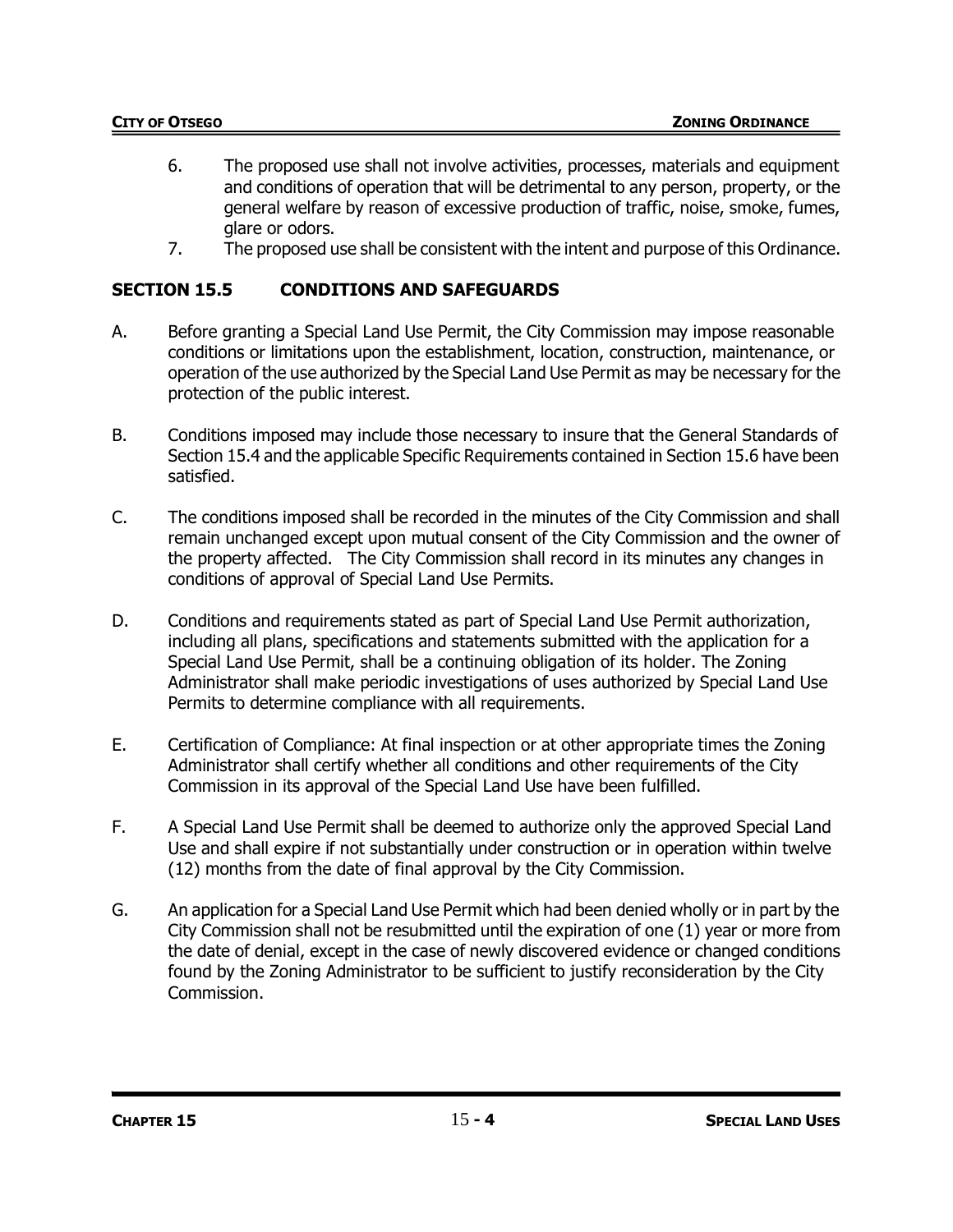### **SECTION 15.6 SPECIFIC REQUIREMENTS** (amended 1/06, 2/06, 6/08)

The requirements set forth in this Section relate to particular Special Land Uses as listed in each Zoning District which must be met in addition to the General Standards of Section 15.4. The provisions of this Section may be subject to a variance as approved by the Zoning Board of Appeals, provided the review standards of Section 17.3, C are all satisfied.

- A. Accessory restaurants, convenience stores, and drug stores, only when operated as part of medical offices and located within the building to which it is accessory.
- B. Adult foster care small group homes.
- C. Adult day care/respite care facilities.
- D. Arcades, billiard parlors and other similar indoor recreation facilities.
- E. Assembly and/or manufacture of vehicles, vehicle bodies, parts and accessories, cigars and cigarettes, electrical fixtures, batteries and other electrical apparatus, and hardware.
- F. Vehicle wash establishments, including steam cleaning, but not rust-proofing
- G. Vehicle major and minor repair facilities.
- H. Vehicle minor repair facilities.
- I. Vehicle fuel stations.
- J. Breweries and distilleries.
- K. Cemeteries, private, when adjacent to or an extension of existing cemeteries.
- L. Commercial cellular and personal communication towers.
- M. Dwelling unit conversions.
- N. Eating and drinking establishments, without drive-in windows.
- O. General industrial activities not otherwise noted (see Section 12.3)
- P. Group child day care homes.
- Q. Health and fitness facilities, including indoor tennis, paddle ball, or racquetball courts.
- R. Hotels and motels.
- S. Assisted living, dependent care and senior housing
- T. Indoor theaters with more than two (2) screens.
- U. Junkyards and salvage yards.
- V. Manufactured Home Parks.
- W. Mining, excavating, or other removal of sand, earth, minerals, or other material naturally found in the earth.
- X. New vehicle rental and leasing agency.
- Y. New and used vehicle sales rooms on lots located 500 feet or less from a residential zoning district.
- Z. New and used vehicle sales rooms on lots located more than 500 feet from a residential zoning district.
- AA. Office developments of two (2) or more freestanding main buildings within a single development.
- BB. Open air businesses.
- CC. Outside storage yards of construction contractor's equipment and supplies, building materials, sand, gravel, or lumber.
- DD. Personal service establishments.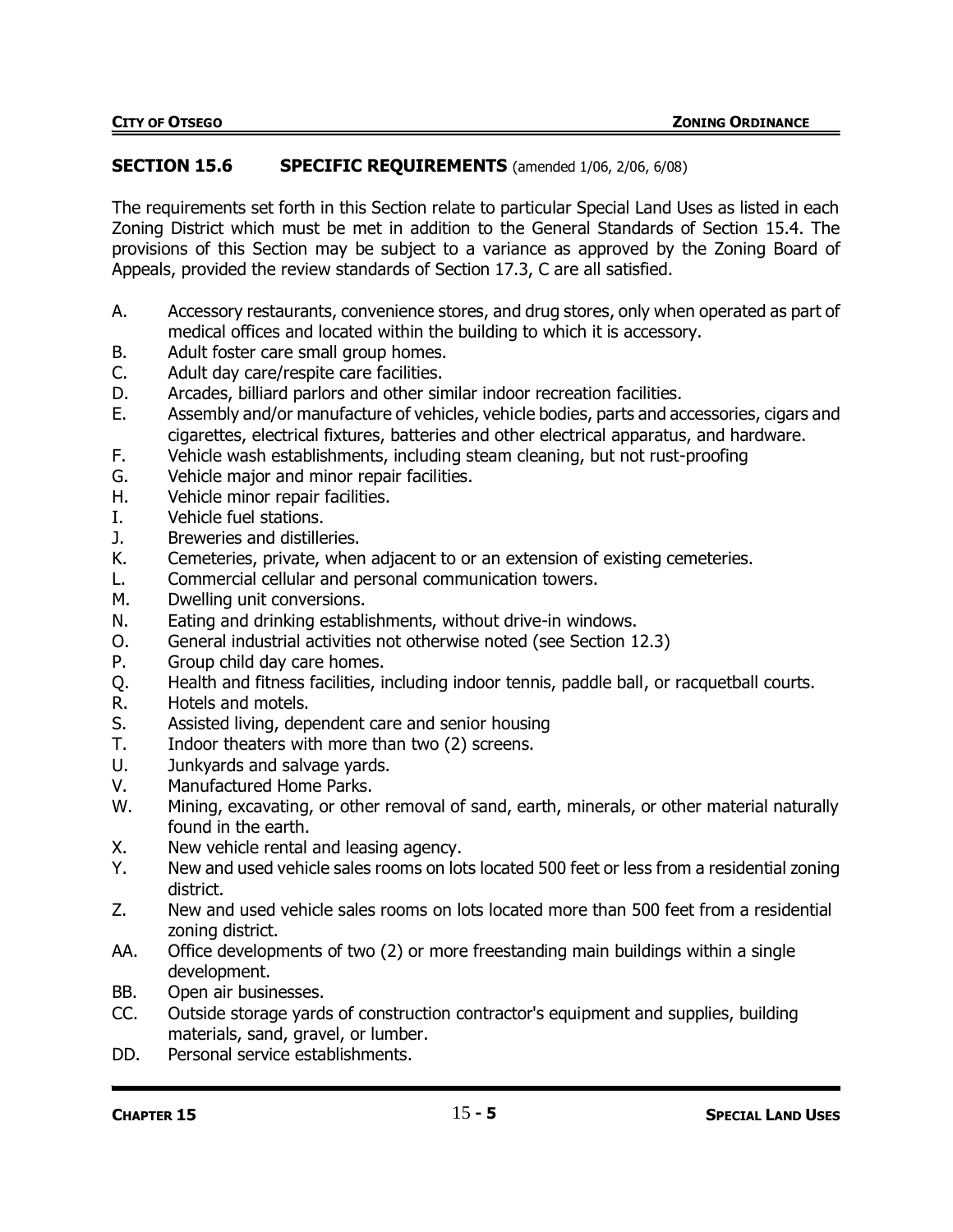- EE. Planned community shopping centers.
- FF. Private parks, country clubs, and golf courses.
- GG. Public utility buildings, telephone exchange buildings, electric transformer stations and substations, and gas regulator stations, not including storage yards.
- HH. Restaurants or other establishments serving food and/or beverage using drive-in windows.
- II. Sexually oriented businesses.
- JJ. Truck terminals.
- KK. Truck, tractor and trailer sales, rental, and repair.
- LL. Two-family dwellings.
- MM. Veterinary clinic.
- NN. Veterinary hospitals.
- OO. Wholesale store, storage facilities, buildings, warehouses, distribution plants, and freezers and lockers.
- PP. Indoor repair of motorcycles, recreational/utility vehicles, personal watercraft, lawn and garden equipment, and similar small vehicles, when ancillary to a related allowed retail use.
- QQ. Colleges, universities and other such institutions of higher learning, public and private, offering courses in general, technical, or religious education and not operated for profit.

### **A. Accessory restaurants, convenience stores, and drug stores, only when operated as part of medical offices and located within the building to which it is accessory.**

- 1. These establishments shall comply with all applicable parking regulations, in addition to those required for the office uses to which they are accessory.
- 2. No additional signs shall be permitted for the site and/or building for the establishment, except as may be permitted in Chapter 18.
- 3. All entrances to such establishments shall be from the interior of the office buildings to which they are accessory, unless a separate outside entrance is specifically permitted by the City Commission with the approval of the Special Land Use.

## **B. Adult foster care small group homes.**

- 1. The use shall be registered with the City and shall continually have on file with the City documentation of a valid license as required by the state.
- 2. The applicant shall submit documentation of compliance with State Building and Fire Codes.
- 3. The building shall have an appearance that is non-intrusive and consistent in color, materials, roofline and architecture with the District and neighborhood in which it is located.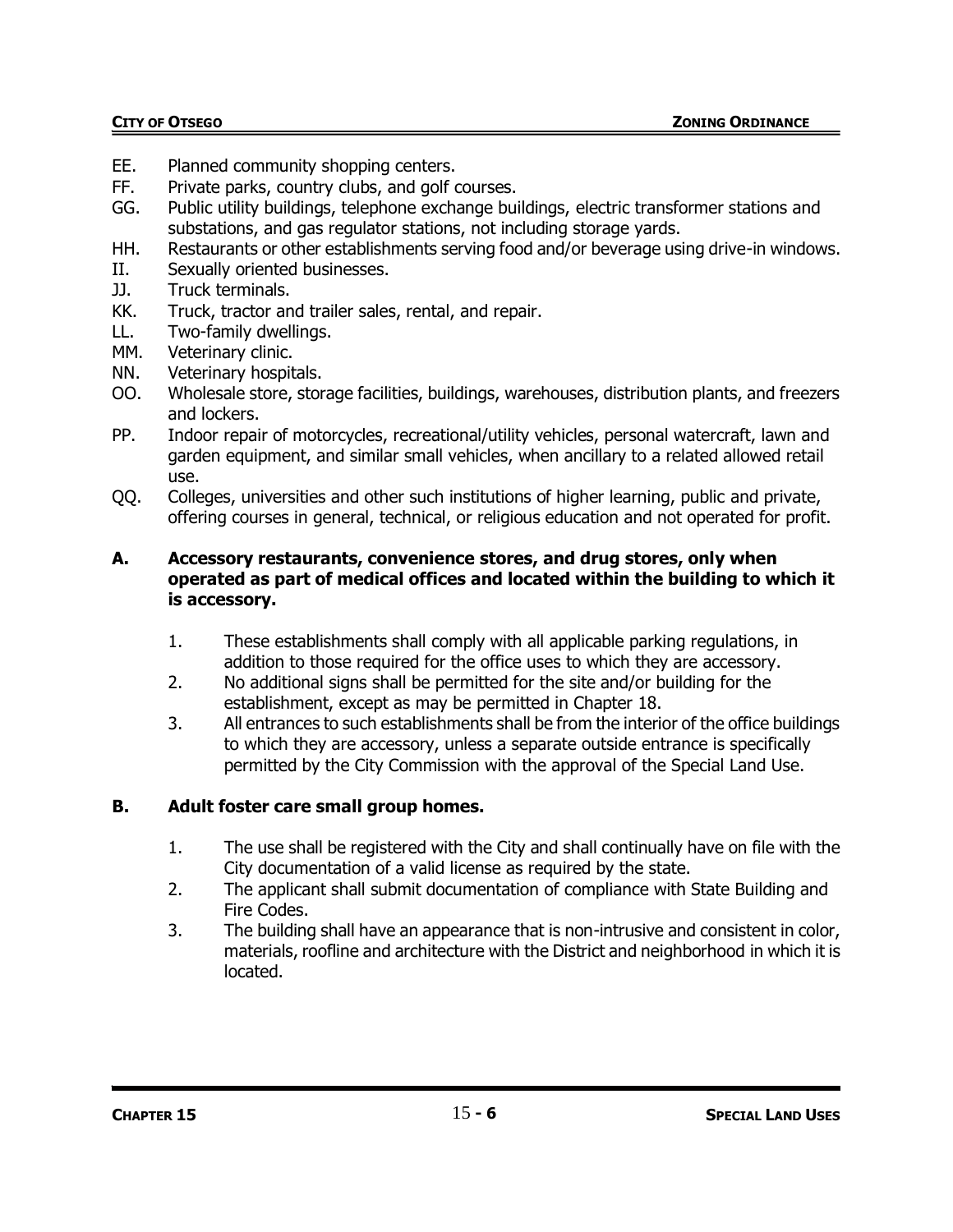### **C. Adult day care facilities.**

- 1. The definition of "adult" as it pertains to this use shall be a person eighteen (18) years of age or older.
- 2. The facility shall include a location where one (1) or more adult(s) supervise, for a fee, the daily activities of one (1) or more adults for temporary periods of time at a location other than the patient's home.
- 3. At no time shall the facility provide permanent living situations or exceed care and/or supervision for a period exceeding twenty-three (23) consecutive hours.

# **D. Arcades, billiard parlors and other similar indoor recreation facilities.**

- 1. For purposes of this Ordinance, an arcade is defined as a building or portion of a building thereof, whose principal use is for the placement and use of four (4) or more mechanical, electronic, video or other similar player-operated amusement devices are operated for gain or compensation for their owner or operator. This definition shall not be construed to include a sexually oriented business.
- 2. The number of arcade or game machines shall not exceed one (1) machine per each thirty (30) square feet of floor area.
- 3. The facility shall be fully and adequately lighted for easy observation of all areas of the premises.
- 4. Walls of the facility shall be soundproofed to absorb the noise generated within.
- 5. At least one (1) public telephone shall be provided.
- 6. No amplified music shall be audible on the exterior of the premises.
- 7. The premises shall be continuously maintained in a safe, clean and orderly condition.
- 8. More than four(4) arcade or game machines for any commercial business constitutes an arcade which shall be subject to the standards and provisions in this subsection.
- 9. Bicycle storage racks shall be maintained off the public sidewalk to adequately accommodate bicycles utilized by arcade patrons.

### **E. Assembly and/or manufacture of vehicles, vehicle bodies, parts and accessories, cigars and cigarettes, electrical fixtures, batteries and other electrical apparatus, and hardware.**

Overhead doors shall not face any roadway, except as specifically approved by the City Commission for any of the following circumstances:

- 1. For through garages where doors are provided on the front and rear of the building; or
- 2. Garages located on corner or through lots; or,
- 3. Where it is determined that it would be more desirable for the door to face a roadway than a Residential District.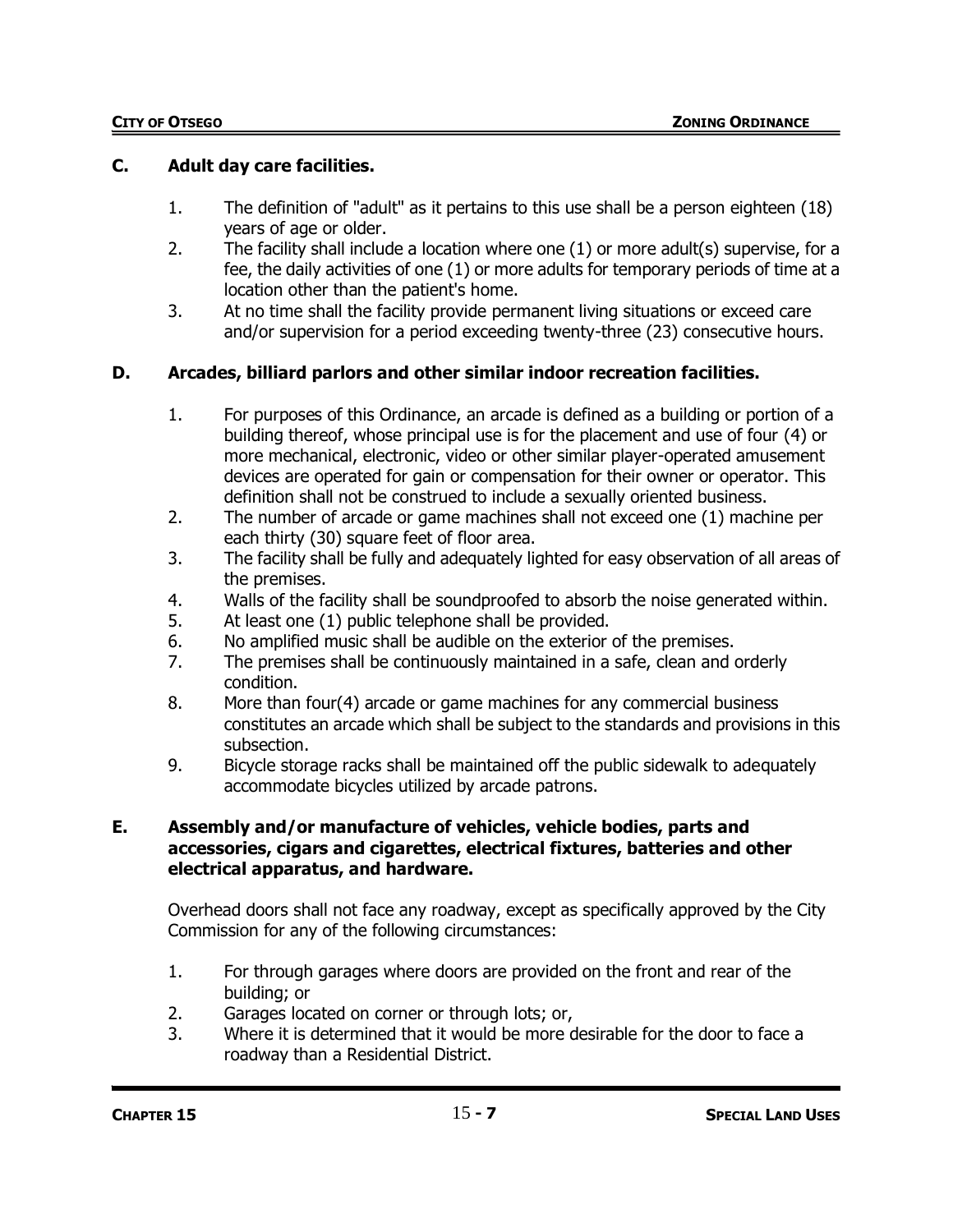4. These uses shall be setback a minimum of three hundred (300) feet from Residential District or used property, daycare centers and schools.

# **F. Vehicle wash establishments, including steam cleaning, but not rust-proofing**

- 1. Minimum lot size shall be one (1) acre.
- 2. All washing activities must be carried on within a building.
- 3. Vacuuming activities may be carried out only in the rear or side yard and at least fifty (50) feet distant from any adjoining Residential District or use.
- 4. The entrances and exits of the facility shall be from within the lot and not directly to or from an adjoining street, service drive, or alley. An alley or service drive shall not be used as maneuvering or parking space for vehicles being serviced by the subject facility.
- 5. All floor drains from wash areas shall be equipped with sand traps before disposal into the sanitary sewer.

# **G. Vehicle major and minor repair facilities.**

- 1. The minimum lot size shall be one (1) acre, with a minimum lot width of one hundred and fifty (150) feet.
- 2. Except as permitted in this subsection, all storage and activities on the site shall be within a completely enclosed building.
- 3. The site plan shall include not less than twenty percent (20%) percent of the ground area of the site as a landscaped area.
- 4. In locations where the use abuts a Residential District or use the City Commission may require additional screening or landscaping to minimize any potential adverse effects, such as noise, dust, odor, etc.
- 5. No outside storage of parts and/or materials shall be allowed unless contained with a totally screened area, six (6) feet in height using an evergreen hedge or other natural landscaping, or if specifically approved by the City Commission, a solid uniformly painted fence or wall. Any screening materials, either landscaping, fence, or wall shall be maintained in good condition.
- 6. No more than six (6) vehicles shall be within the outdoor storage area. The storage area shall not be located within any required yard.

## **H. Vehicle minor repair facilities.**

- 1. The minimum lot size shall be thirty thousand (30,000) square feet, with a minimum width of one hundred and fifty (150) feet.
- 2. All services shall be performed within a completely enclosed building.
- 3. The site plan shall include not less than twenty percent (20%) percent of the ground area of the site as a landscaped area.
- 4. In locations where the use abuts a Residential District or use the City Commission may require additional screening or landscaping to minimize any potential adverse effects, such as noise, dust, odor, etc.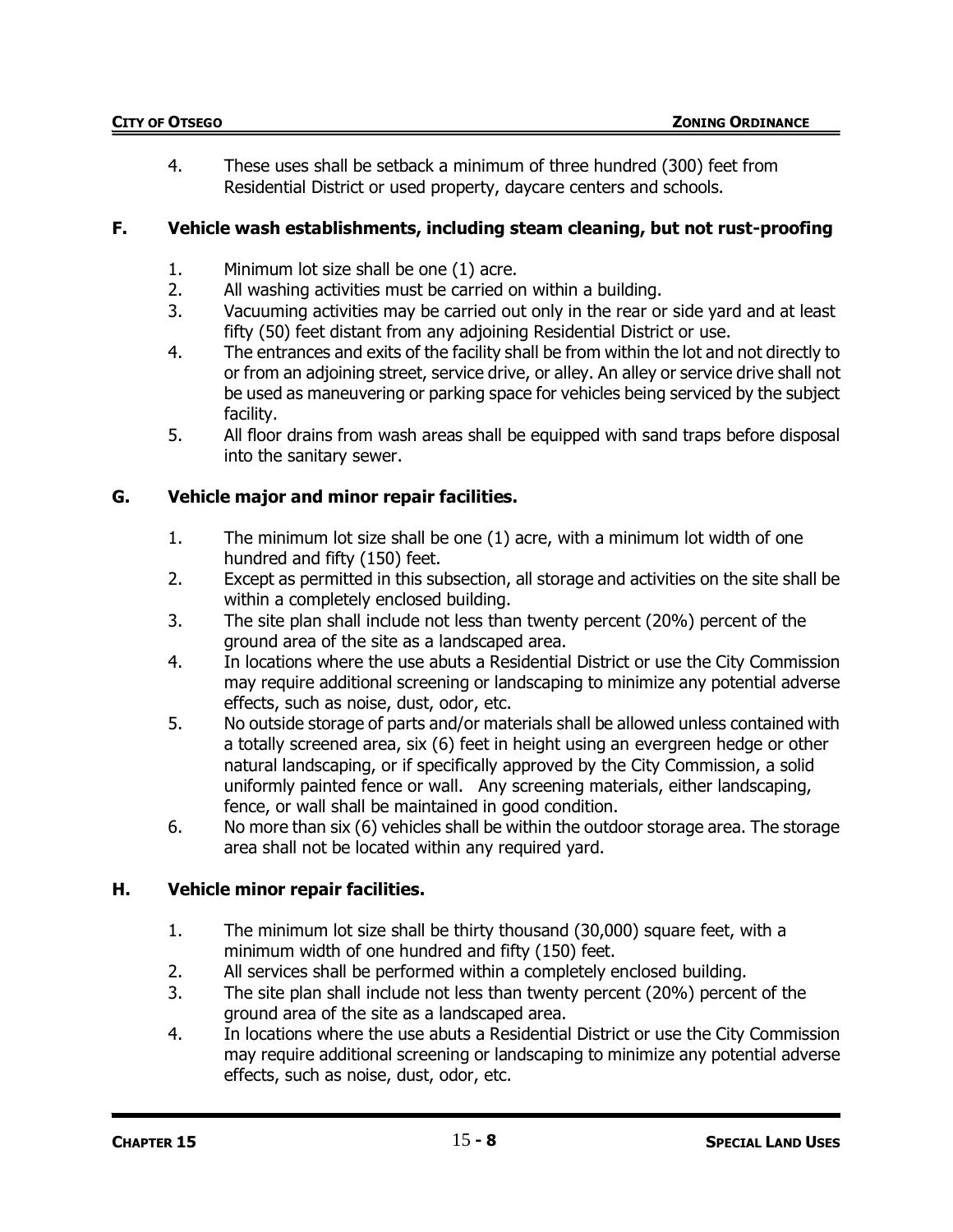- 5. No major vehicle repair activities may occur on the premises.
- 6. When located within an integrated group of establishments served by a common parking area, the use shall be located on the periphery to prevent vehicular obstructions or pedestrian movement conflicts and shall be designed to integrate the use with the site plan and architecture of the other establishments. No additional curb openings onto a public street shall be permitted for this use. 7.No outside storage of parts and/or materials shall be allowed.
- 7. No overnight outdoor storage/parking of vehicles that have been or are awaiting service or parts is permitted.

# **I. Vehicle fuel stations.**

- 1. All lubrication, repair, and servicing equipment, and permanent storage of material, merchandise and equipment other than liquid fuel shall be within the main building or permitted accessory buildings.
- 2. Accessory buildings permitted in accordance with the provisions of Section 3.4, C, shall be in keeping with the general character of the main building in terms of architectural style, colors, and building materials.
- 3. All repair work shall be done within the building.
- 4. The storage of vehicles for a period in excess of twenty-four (24) hours, unless the vehicle is enclosed within the building, is prohibited.
- 5. The premises shall not be used for the sale of used or new vehicles, or any other activity not directly related to the principal use, unless otherwise approved by the City Commission.
	- a. Other uses related to the facility may include convenience stores, restaurants (provided no drive-through service is permitted), vehicle wash establishments and other similar uses, as determined by the City Commission and included within the Special Land Use approval of the vehicle fuel station.
	- b. Uses added after the initial approval of the vehicle fuel station shall be required to receive a separate Special Land Use approval.
- 6. Floor drains in the wash area must be equipped with sand traps before disposal into sanitary sewer.
- 7. No vehicle fuel station shall be erected within twenty five (25) feet of any Residential District or use lot line or within three hundred (300) feet of any of the following uses or structures:
	- a. Public or private school;
	- b. Church or other place of worship;
	- c. Hospital;
	- d. Public library, art museum or other public building;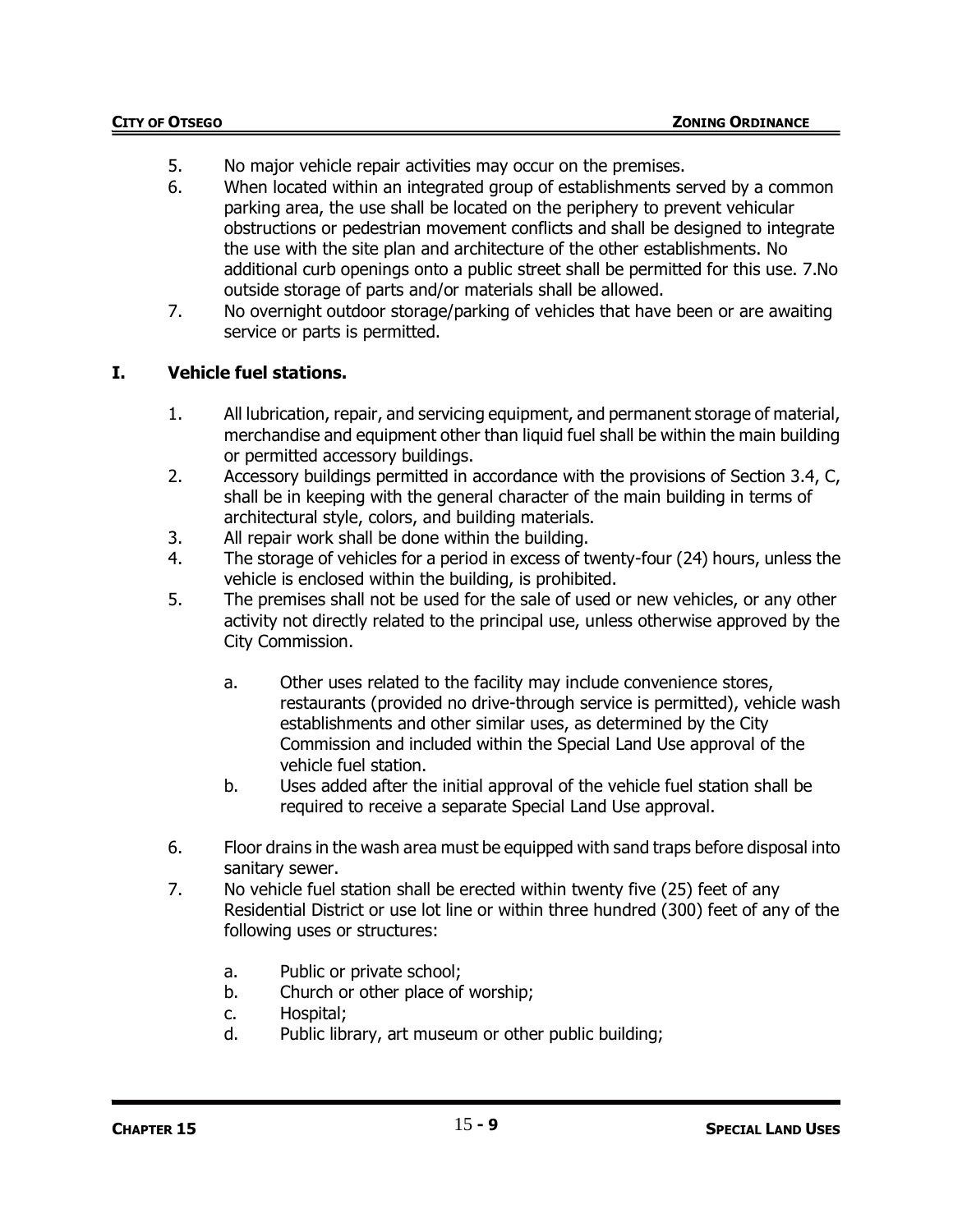- e. Theater or other building or structure used or intended to be used for motion picture, theatrical or operatic productions, or for public entertainment;
- f. Public playground or civic center; or
- g. Firehouse or fire station.
- 8. Curb cuts/drive entrances:
	- a. Curb cuts/drive entrances: shall have a width of not less than twenty-four (24) and not more than thirty (30) feet at the property line.
	- b. No more than two (2) curb cuts are permitted on any single street.
	- c. No curb opening shall be located nearer than fifty (50) feet to any other curb opening, public or private street, or alley (as measured from the nearest parts of the curb openings).
	- d. No driveway shall be located nearer than ten (10) feet to any abutting properties.
- 9. All lighting shall comply with Section 3.10.
- 10. Screening and landscape requirements shall comply with Section 3.9.
- 11. Lot width shall be a minimum of one hundred (100) feet and the average lot depth shall be at least one hundred (100) feet.
- 12. The main building shall be set back a minimum of forty (40) feet from the street right-of-way, and not less than twenty-five (25) feet from any side or rear lot line adjoining a Residential District or use.
- 13. Pump islands shall be located a minimum of twenty-five (25) feet from any public right-of-way and five (5) feet from any side or rear lot line.
- 14. Driveways, service areas, and parking areas shall be provided with pavement having an asphaltic or cement binder so as to provide a permanent, durable, and dustless surface and shall be so graded and drained as to dispose of all surface water accumulated within the area.
- 15. An abandoned vehicle service or filling station may be converted to a Principal Permitted Use in the district in which the prior use is located, provided the following conditions are met:
	- a. The use shall be in harmony with the architectural of the surrounding neighborhood by reason of its character or quality of development.
	- b. All gasoline pumps and signs shall be removed, and underground gasoline storage tanks shall be abandoned in conformance with prescribed city and state fire safety provisions.
	- c. All buildings shall meet all applicable requirements of the City building code for safety and structural condition.
	- d. There shall be adequate off-street parking provided in accordance with Section 16.2.
	- e. No outside storage areas shall be permitted.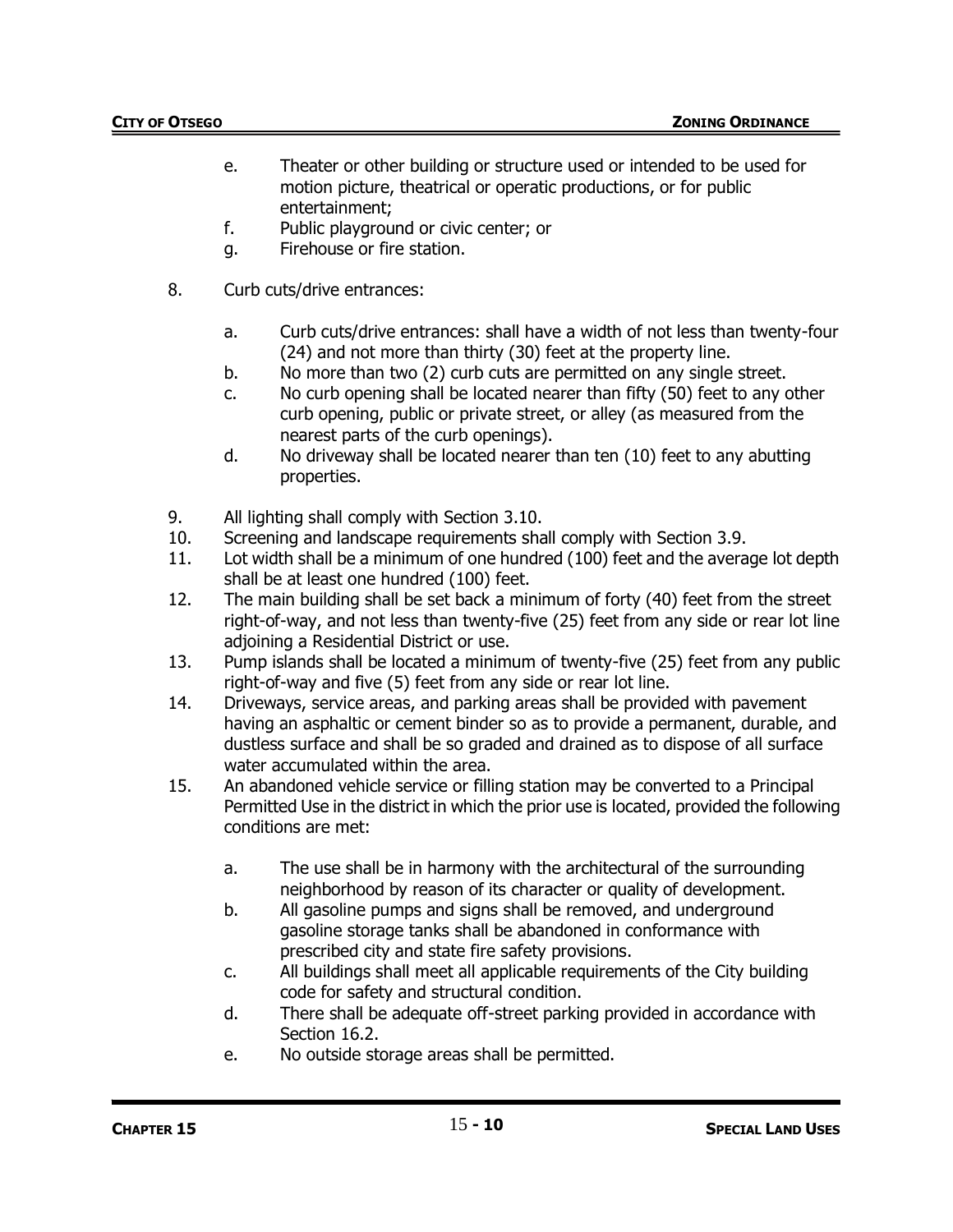- f. The use shall meet all area, height, bulk, and placement requirements of the district in which such use is located.
- g. The use shall comply with all other requirements of the applicable district unless otherwise provided in this Ordinance.

# **J. Breweries and distilleries.**

Breweries and distilleries shall be prohibited within three hundred (300) feet of lots located in a Residential District and schools unless an air quality study completed by a qualified expert shows the use will not result in significant odor impacts on the residential and/or school area.

## **K. Cemeteries, private, when adjacent to or an extension of existing cemeteries.**

- 1. The site shall be located with at least one (1) property line abutting a major thoroughfare. All ingress and egress to the site shall be directly onto a major thoroughfare.
- 2. Any main or accessory buildings (including mausoleums but not including gravestones and monuments) shall be at least one hundred (100) feet from any lot line.

## **L. Commercial cellular and personal communication towers.**

- 1. The provisions of this subsection are intended to provide for the orderly delivery of cellular telephone services and personal communication services through the proper regulation of the construction, maintenance and operation of commercial cellular towers and dishes and other technology that may facilitate the delivery of these services.
- 2. The construction, operation and maintenance of all towers shall conform with those standards as established by the Federal Communications Commission (FCC) and the Federal Aviation Administration (FAA).
- 3. The construction, operation and maintenance of any tower or dish shall also comply with all state, county and local regulations as they pertain to site location, development and maintenance.
- 4. The City shall have exclusive control over the site location, site development and site maintenance of any parcel within its corporate boundaries that may house a broadcast tower, two-way radio tower, fixed point microwave dish, commercial satellite and/or receiving dish, cellular and personal communication service towers/dish and other technologies that would facilitate the delivery of these services.
- 5. Lot and setback requirements:
	- a. Any commercial tower, dish or facility site must be at least three hundred (300) feet from any Residential District lot line.
	- b. In Nonresidential Districts, the minimum lot size shall be three (3) acres.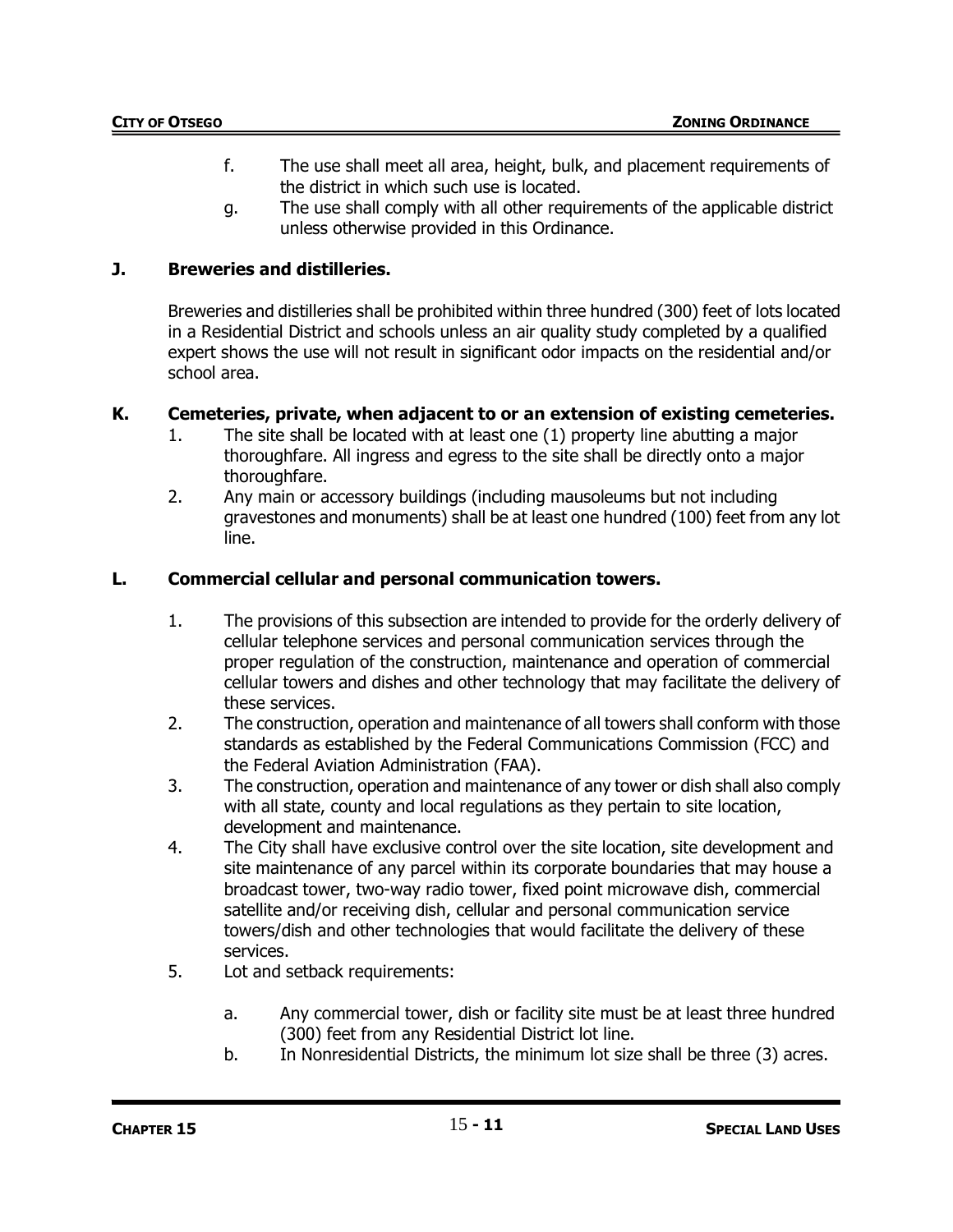- c. The lot shall be so located that at least one (1) property line abuts a major thoroughfare of not less than one hundred and twenty (120) feet of right-of-way and the ingress and egress shall be directly upon that thoroughfare.
- d. The setbacks for each tower from adjacent rights-of-way and/or property lines shall be not less than one-half (½) the height of each tower above the ground.
- 6. Unless specifically waived by the City Commission, an open air fence between four (4) and six (6) feet in height shall be constructed on the boundary property lines.
- 7. Co-location
	- a. All towers shall be constructed to provide for a minimum of two (2) additional antennas.
	- b. Any proposed provider included within the provisions of this subsection who wishes to locate a structure or facility within the city, must first make every effort to utilize existing towers, dishes and/or facilities.
	- c. If an acceptable facility is not available, the proposed provider shall submit a signed affidavit outlining the efforts made identifying and utilizing existing facilities, why they could not be utilized for co-location and what standards were utilized for the proposed site location.
- 8. The provider shall submit scaled site plans, prepared and signed by an engineer duly qualified to practice in the State of Michigan, showing:
	- a. the general area within one (1) mile of the proposed site that may be able to view the tower or facility;
	- b. the area of the proposed site and surrounding properties within five hundred (500) feet;
	- c. a topographical layout of the site and surrounding area to one (1) mile from the edges of the proposed property;
	- d. the lot layout of the proposed site, including landscaping, drainage, access, and parking,
- 9. The provider shall submit:
	- a. a description of the tower with the technical basis for its design;
	- b. documentation establishing the structural integrity for the tower's proposed uses;
	- c. general capacity of the tower and information necessary to assure that ANSI standards are met;
	- d. a statement of intent that excess space will be leased, proof of ownership of the proposed site or authorization to utilize it;
	- e. copies of any easements necessary; and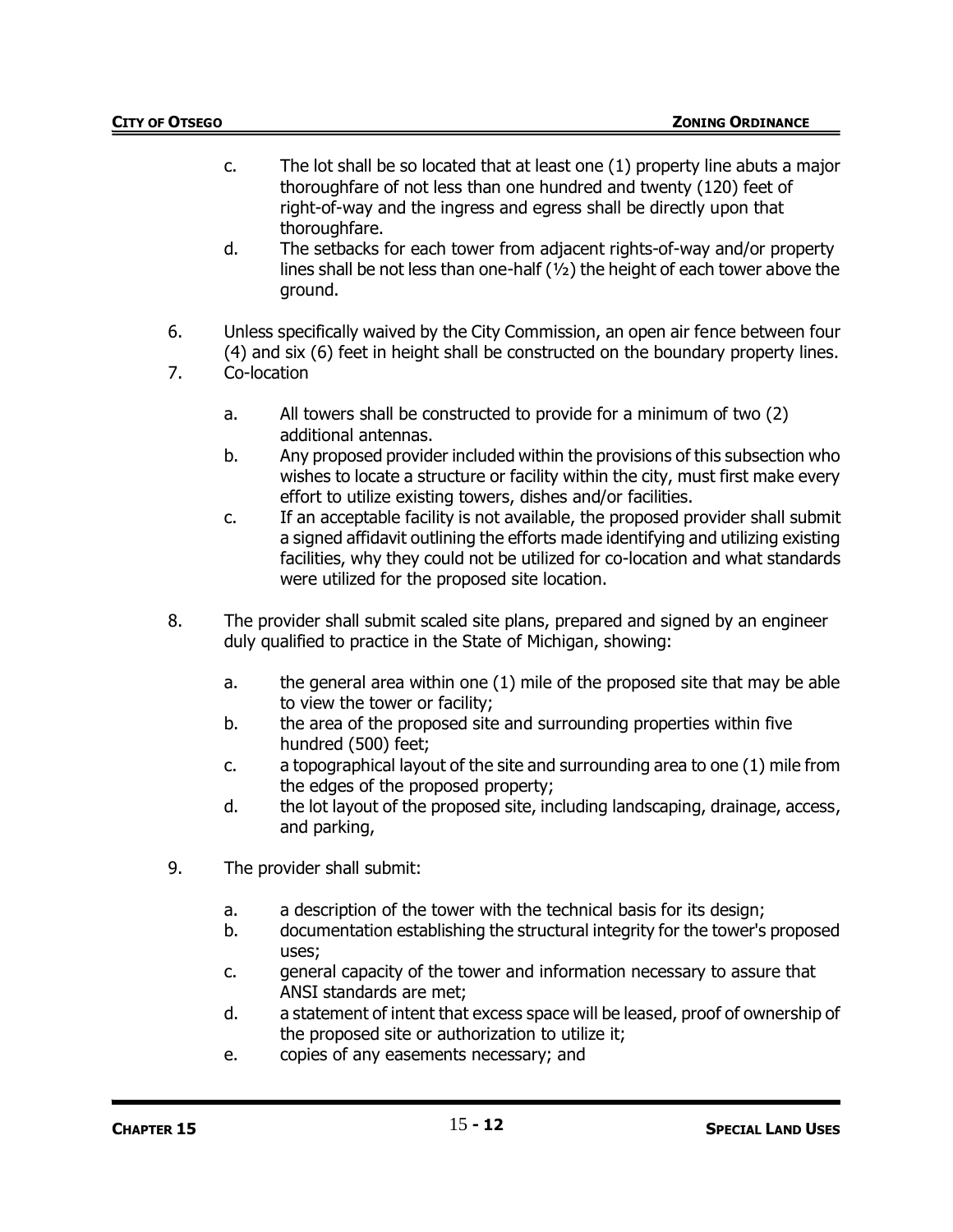- f. an analysis of the area and topographical contours and a visual study depicting from where within a one (1) mile radius any portion of the proposed tower could be seen.
- 10. All towers, dishes and facilities shall be secured by a chainlink fence of at least eight (8) feet in height and screened with trees placed not more than fifteen (15) feet on-center. In addition, a continuous hedge at least thirty (30) inches high shall be planted around the perimeter of the fence.
- 11. No lights shall be placed on the facility unless required for security or necessary to comply with FAA regulations. No lights shall shine on abutting property or onto public rights-of-way.
- 12. No noise or vibrations shall be discernable from surrounding properties or public rights-of-way.
- 13. Abandonment
	- a. If a tower, dish or facility is to be abandoned or its use discontinued, the owner shall provide the City with a copy of the notice to the FCC of its intent to cease operations.
	- b. The owner shall have ninety (90) days from the date of the notice of intent to abandon, to remove the tower, dish and/or facility.
	- c. If the tower, dish and/or facility is not removed at the end of the ninety (90) day period, the City shall have the right to remove said tower, dish and/or facility and place the cost of the removal as a lien against the property in addition to any amount being an obligation of the provider.

## **M. Dwelling unit conversions.**

- 1. This subsection permits the conversion of a single-family dwelling (within an existing structure) to a limited number of multiple-family dwelling units. It permits privately owned multiple family dwelling units in a principal residence which was previously a single-family dwelling. For purposes of this Ordinance, a "dwelling unit conversion" shall be considered a single-family dwelling which has been partitioned for conversion into a greater number of dwelling units than exists in the dwelling prior to conversion.
- 2. Permitted conversions increase the housing supply within the city, while, at the same time, preserving the character of the existing dwelling and neighborhood. To this end, this subsection shall limit the number of dwelling units within the single-family house to three (3) and the maximum number of bedrooms per additional dwelling unit to two (2).
- 3. Any of the dimensional requirements, except minimum unit size, may be lessened if the conversion under the standards of this Chapter and subsection would create no adverse effects for the neighborhood and would not create a precedent which, if followed in similar cases, would result in adverse effects in other areas.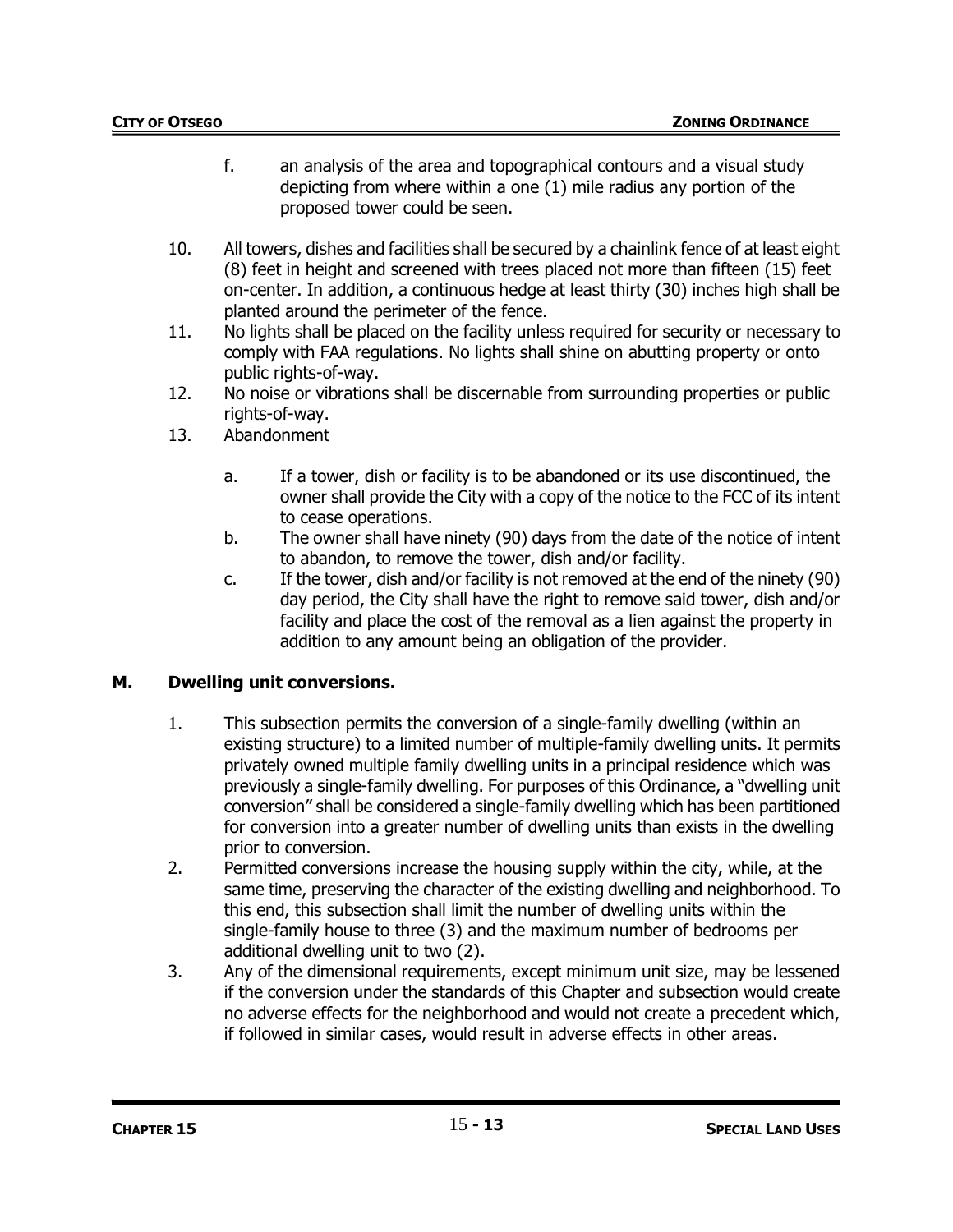- 4. Additional or more stringent requirements may be imposed if either of the following conditions apply:
	- a. Conversion under the standards would create adverse effects in the neighborhood, and imposition of additional or more stringent requirements will reduce or eliminate these adverse effects; or
	- b. Conversion under the standards would create one (1) more dwelling unit which would not be supportive of the health, safety and general welfare of the residents of these units.
- 5. Design standards.
	- a. Stairways leading to the second or any higher floor shall be located within the walls of the building wherever practical, and stairways and fire escapes shall otherwise be located on the rear wall in preference to either side wall and in no case on a front wall or side wall facing a street.
	- b. Except as may be necessary for purposes of safety in accordance with the preceding paragraph, there shall be no major structural change in the exterior of the building in connection with the conversion, and after conversion the building shall retain substantially the same structural appearance it had before the conversion.
	- c. The location of the off-street parking spaces shall be consistent and compatible with existing off-street parking in the neighborhood. Parking should be enclosed or screened from view in accordance with the landscape and screening requirements of Section 3.9, B.
	- d. Where it is not possible to provide the required off-street parking spaces on the premises they may be located on another lot within three hundred (300) feet walking distance of the converted dwelling. This parking arrangement shall be approved only upon submission of a signed lease guaranteeing the availability of the lot for parking for a period of at least five (5) years. Where possible, this parking should be enclosed or screened from view from any public street.
	- e. In no case shall parking be located in the required front yard of any dwelling unit conversion, except in a permissible parking space.
	- f. A building plan of the converted dwelling identifying sleeping areas shall be submitted to the Otsego Fire Department and kept on file.
- 6. Dwelling unit dimensional and parking requirements.
	- a. Minimum gross floor area per unit: efficiency: four hundred (400) square feet; one (1) bedroom: six hundred (600) square feet; two (2) bedroom: eight hundred (800) square feet.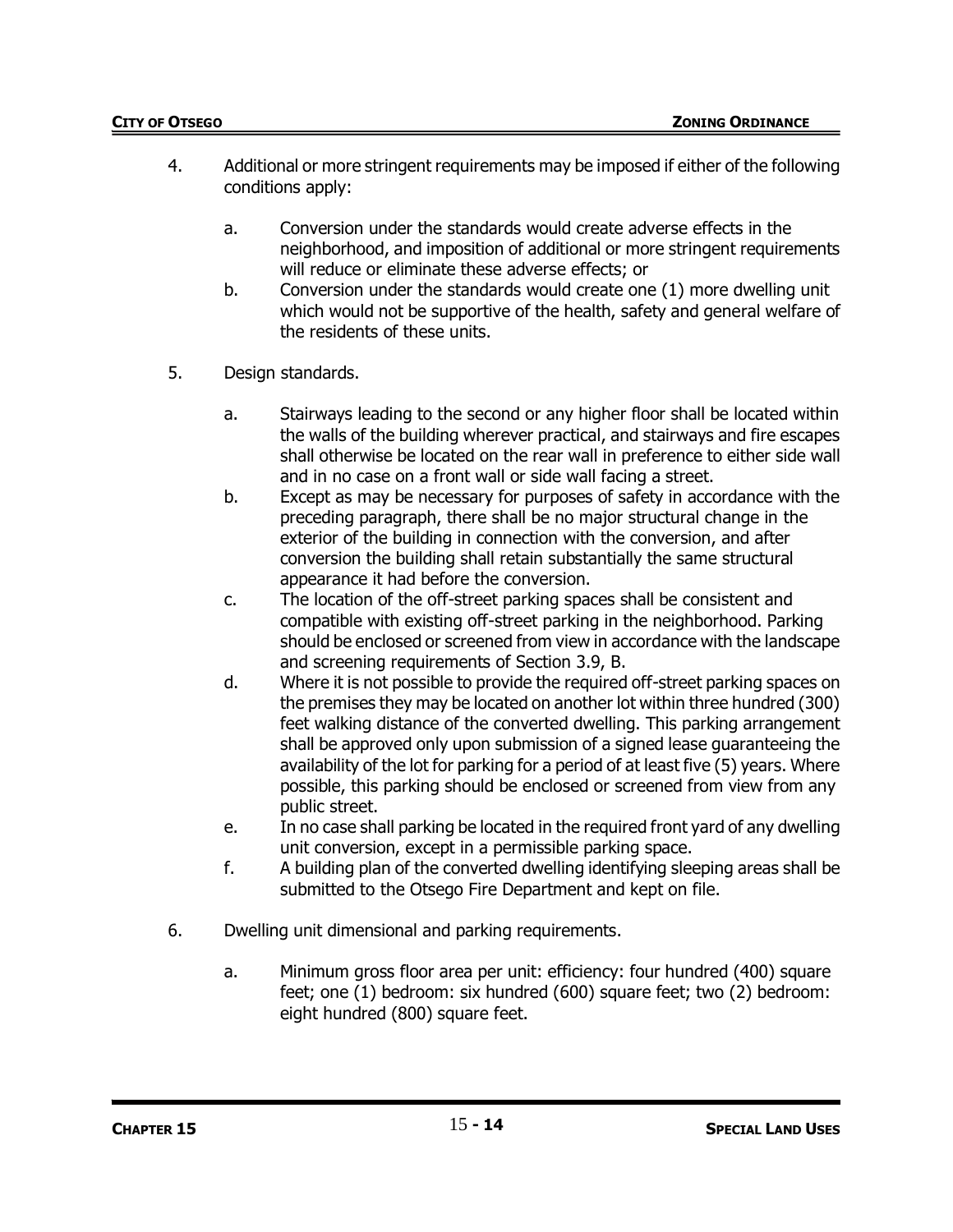- b. A minimum of one (1) off-street parking space shall be provided for each additional efficiency unit and two (2) off-street parking spaces for each one (1) or two (2) bedroom unit.
- 7. If the application is approved, the petitioner shall obtain a building permit from the City prior to reconstruction. The conversion of any dwelling shall be in compliance with current applicable building codes as well as the standards set forth in this Chapter. After reconstruction the petitioner shall obtain a certificate of occupancy prior to the rental or use of the additional dwelling units.

# **N. Eating and drinking establishments, without drive-in windows.**

- 1. Sale and service of food outdoors shall be permitted provided it is incidental to, adjacent, and adjoining a similar indoor principal use.
- 2. Public access to the site shall be located at least fifty (50) feet from any intersection.

# **O. General industrial activities not otherwise noted (see Section 12.3)**

The principal and accessory buildings and structures shall not be located within three hundred (300) feet of any Residential District or use property line.

## **P. Group child day care homes.**

- 1. The use shall be registered with the City and shall continually have on file with the City documentation of a valid license as required by the state.
- 2. The applicant shall submit documentation of compliance with State Building and Fire Codes.
- 3. Non-residential parking setback and screening provisions shall apply.
- 4. The building shall have an appearance that is non-intrusive and consistent in color, materials, roofline and architecture with the Residential District and neighborhood in which it is located, as determined by the City Commission.
- 5. Documentation of sufficient indoor classroom, crib, play area meeting state requirements shall be provided. Documentation of approved areas, as licensed by the state, shall be provided.
- 6. There shall be sufficient outdoor play area to meet state regulations. All required outdoor play areas shall be fenced with a four (4) foot tall fence, provided that no fence shall be located in a front yard.
- 7. An on-site drive shall be provided for drop offs/loading. This drive shall be arranged to allow maneuvers without creating a hazard to traffic flow on the public street.
- 8. The facility may operate a maximum of sixteen (16) hours per day.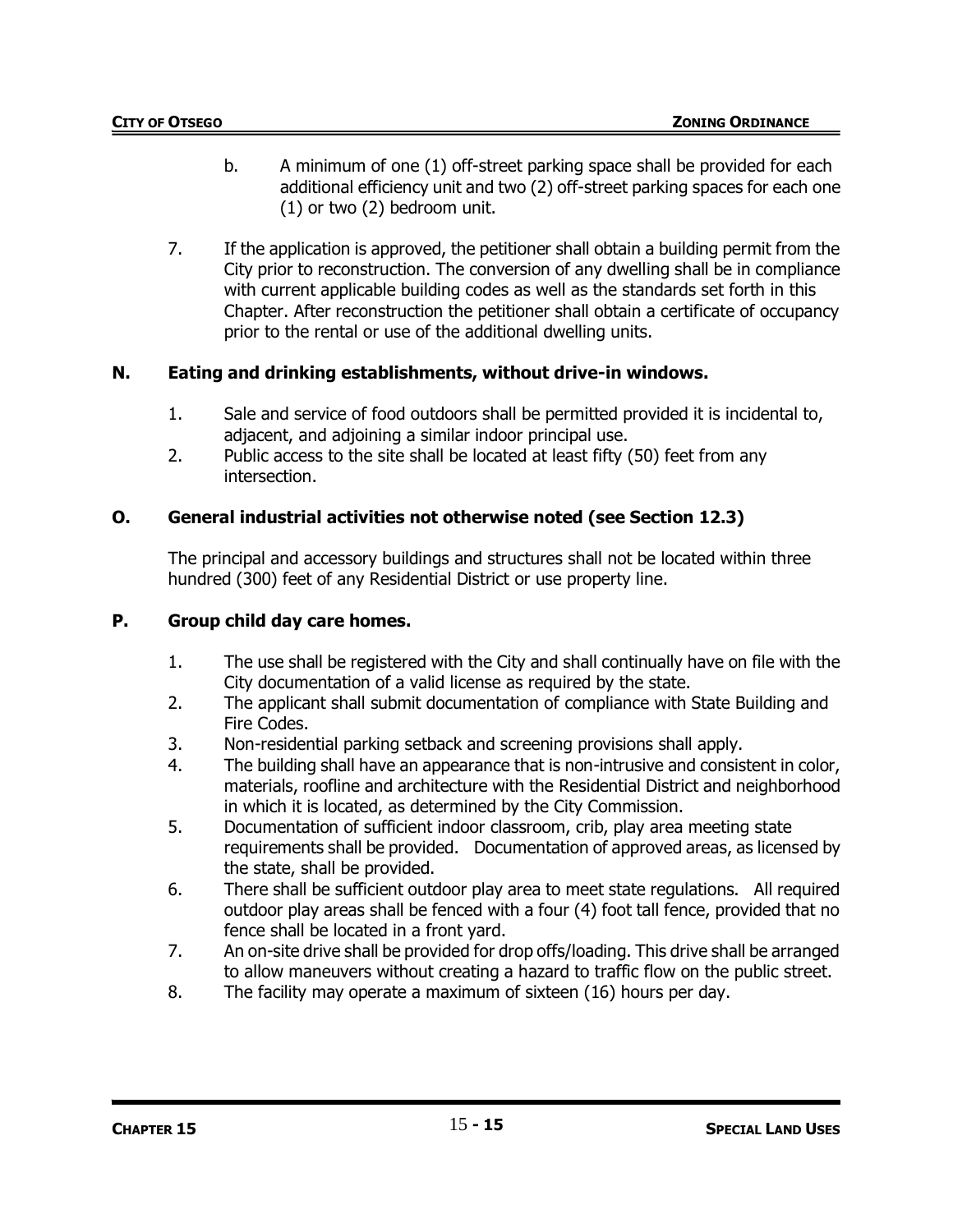### **Q. Health and fitness facilities, including indoor tennis, paddle ball, or racquetball courts.**

- 1. Driveway openings to the site shall be located at least seventy-five (75) feet from any intersection as measured from the intersecting street right-of-way lines to the edge of the driveway.
- 2. The main and accessory buildings shall be located a minimum of one hundred (100) feet from any residential use.

## **R. Hotels and motels.**

- 1. Public access to the principal business shall be located so as not to conflict with access to adjacent uses or not adversely affect traffic flow on adjacent streets.
- 2. No more than two (2) driveway openings from a major thoroughfare shall be permitted.
- 3. Each unit of commercial occupancy shall contain a minimum of two hundred and fifty (250) square feet of GFA.

# **S. Assisted living, dependent care and senior housing**

1. Minimum lot size shall be two (2) acres.

2. Accessory services in common use may include, but not be limited to, the provision of central dining facilities, indoor and outdoor recreational facilities, lounge areas and activity areas.

3. If adjacent to residential zoned land, buildings and structures shall have an appearance that is non-intrusive and consistent in color, materials, roofline and architecture with the neighborhood in which it is located. The property shall be developed and maintained consistent with the visible characteristics of the neighborhood.

4. Separation between buildings shall be no less than 20 feet.

5. Developments with multiple buildings or dwellings shall have a common and consistent architectural theme.

6. Walkways shall be provided from the main building entrances to sidewalks along adjacent public streets and an internal system of walkways or pathways for residents shall be provided.

7. All refuse collection facilities and loading areas shall be screened from view by adequate fencing.

8. Facilities shall be adequately screened and buffered from adjacent properties by fences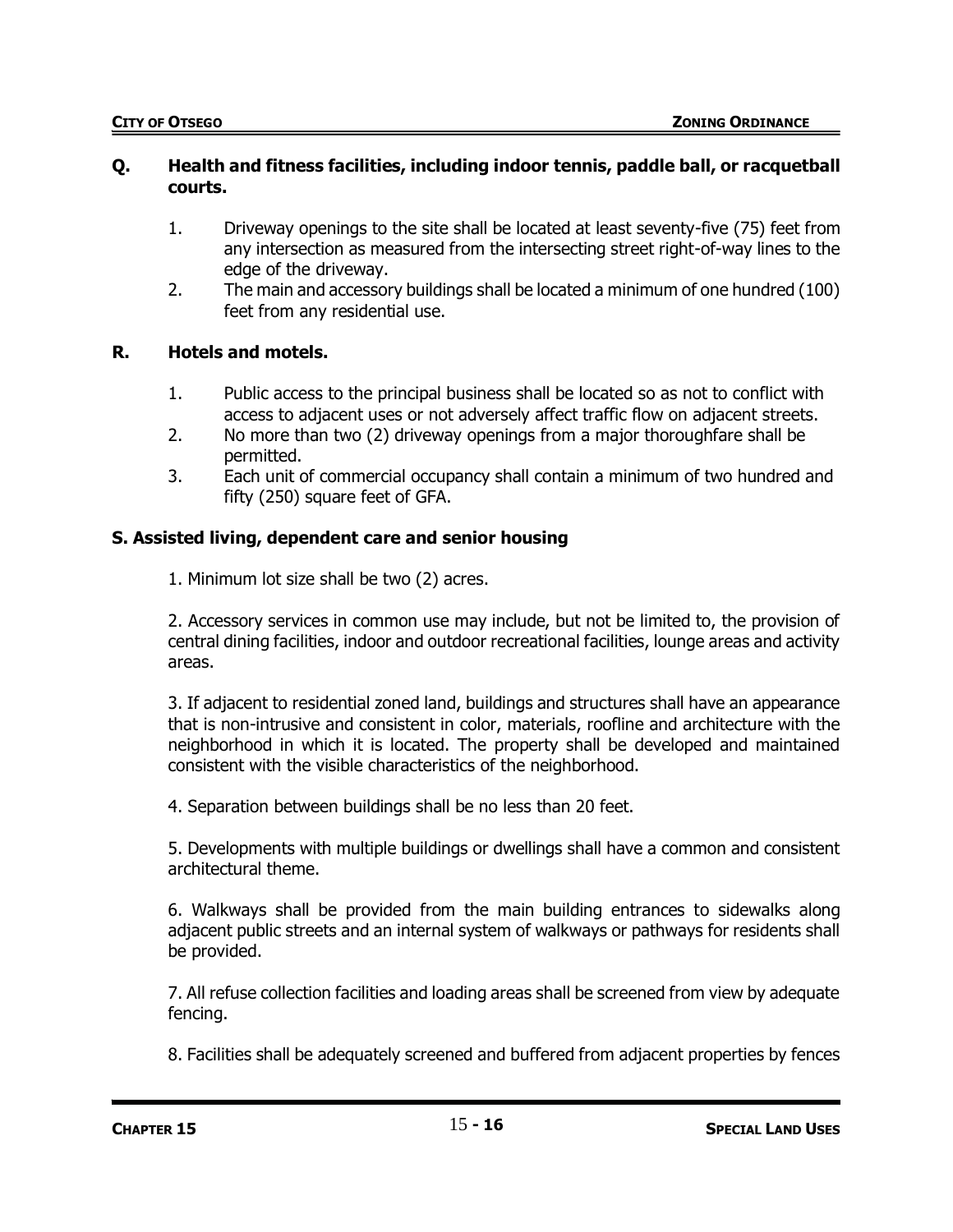or planted strips so as not to be a detrimental influence upon the surrounding area.

9. Site lighting shall be directed away from residential areas and not spill over onto adjacent properties. Lighting shall be located to avoid impacts to adjacent property owners and fixtures must be shielded to prevent glare.

10. Adequate indoor recreational space and outdoor open space shall be provided for the enjoyment and use of all residents. The amount of outdoor open space required shall be based upon any applicable state requirements, the number of residents and the capacity of the proposed open space to serve resident needs.

11. Specific requirements for senior housing include the following:

- a. Multi-Family apartment density shall be limited to twenty-four (24) units maximum per acre in C-1 District and each dwelling unit shall contain at least three hundred and fifty (350) square feet of area, not including kitchen and sanitary facilities.
- b. Single-family detached, two-family housing and other single-family attached housing density shall be limited to eight (8) units maximum per acre in the C-1 District.
- 12. Assisted living and dependent care facilities shall:
	- a. Be constructed, maintained and operated in conformance with state and federal laws, as applicable.
	- b. Be registered and licensed as required by Michigan Public Health Code.

#### **T. Indoor theaters with more than two (2) screens.**

- 1. The principal and accessory uses and buildings shall not be located within one-hundred (100) feet of any Residential District or use.
- 2. For uses exceeding a seating capacity of two-hundred and fifty (250) persons, a traffic impact study shall be required to be submitted by the applicant which describes internal circulation and projected impacts on traffic operations, capacity, and access on adjacent and nearby streets which are likely to provide access to the site.
- 3. Access driveways shall be located no less than one hundred (100) feet from the nearest part of the intersection of any street or any other driveway.

#### **U. Junkyards and salvage yards.**

- 1. For this use, the following more restrictive provisions shall take precedence above all other provisions which may relate to setbacks, screening, etc. All uses shall be established and maintained in accordance with all applicable State of Michigan statutes. If any of the requirements of this subsection are less restrictive than those in applicable state statutes, the state requirements shall prevail.
- 2. The site shall be a minimum of five (5) acres in size.
- 3. There shall be a required yard setback of at least one hundred (100) feet from any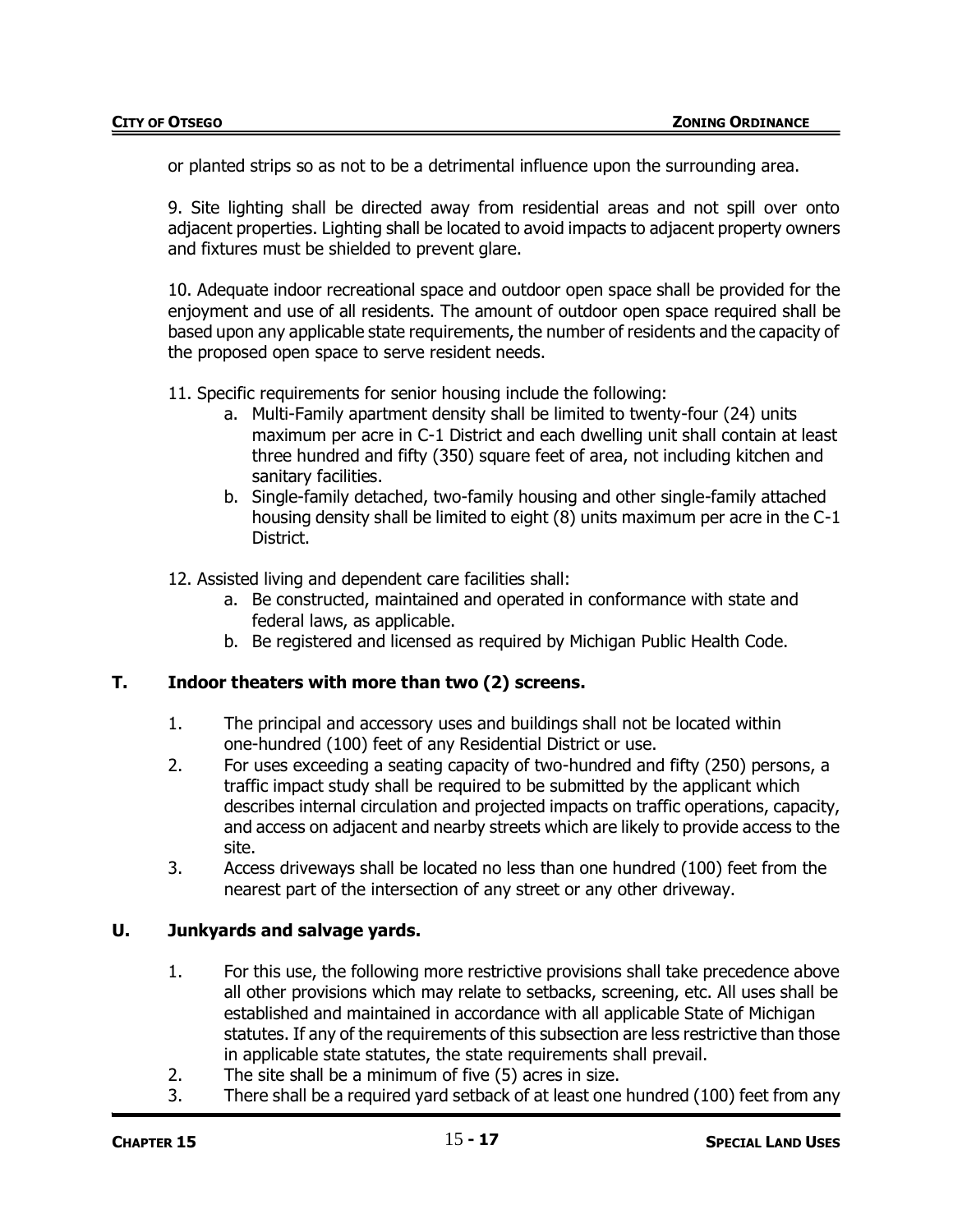public street and any lot line. The front yard setback shall be planted with trees, grass and shrubs to minimize the appearance of the installation. Nothing shall be piled, stored or accumulated in any required yard area.

- 4. A solid fence or wall at least eight (8) feet in height shall be provided along the setback lines of the entire site in order to screen the site from surrounding property. The fence or wall shall be of sound construction, painted, or otherwise finished neatly and inconspicuously.
- 5. All activities shall be confined within the fenced-in area. There shall be no stocking of material above the height of the fence or wall, except that movable equipment used on the site may exceed the wall or fence height. No equipment, material, signs, or lighting shall be used or stored outside the fenced-in area.
- 6. No open burning shall be permitted and all industrial processes involving the use of equipment for cutting, compressing or packaging shall be conducted within a completely enclosed building.
- 7. Wherever a side or rear lot line of such use abuts residential use or a Residential District, the required yard shall be doubled and shall contain plant materials, grass, and structural screens to effectively minimize the appearance of the installation.

# **V. Manufactured Home Parks.**

- 1. The site of a manufactured home park must be in accordance with the following site requirements in order to be eligible for a Special Land Use application:
	- a. The site must be within an R-C Multiple Family Residence District or MHP Manufactured Home Park District.
	- b. The site must be a minimum of five (5) acres of contiguous land area.
- 2. All manufactured home parks shall comply with the requirements imposed by Act No. 96 of the Public Acts of Michigan of 1987, except as such provisions are modified herein, together with any regulations promulgated by the Michigan Manufactured Home Commission.
- 3. A ten (10) foot wide buffer zone shall be provided along all exterior boundaries of the manufactured home park. The buffer shall be measured from the park property line inward. The buffer shall be planted with evergreens and shrubs not less than four (4) feet in height at the time of planting and which contain foliage throughout the calendar year, sufficiently compact in nature to form a natural buffer or screening between the manufactured homes and adjoining premises. In lieu of landscaping, an opaque artificial wall or fence may be constructed not less than five (5) feet in height along the inner perimeter of the buffer zone. Any wall or fencing shall be commensurate with the character of the adjoining development, and shall be maintained at all times.
- 4. Within the park boundaries, no manufactured home shall be located nearer than twenty (20) feet to any abutting residential zoning district, nor nearer than twenty (20) feet from any property line abutting a dedicated public road or highway right-of-way.
- 5. No manufactured home space shall be less than three thousand and sixty (3,060)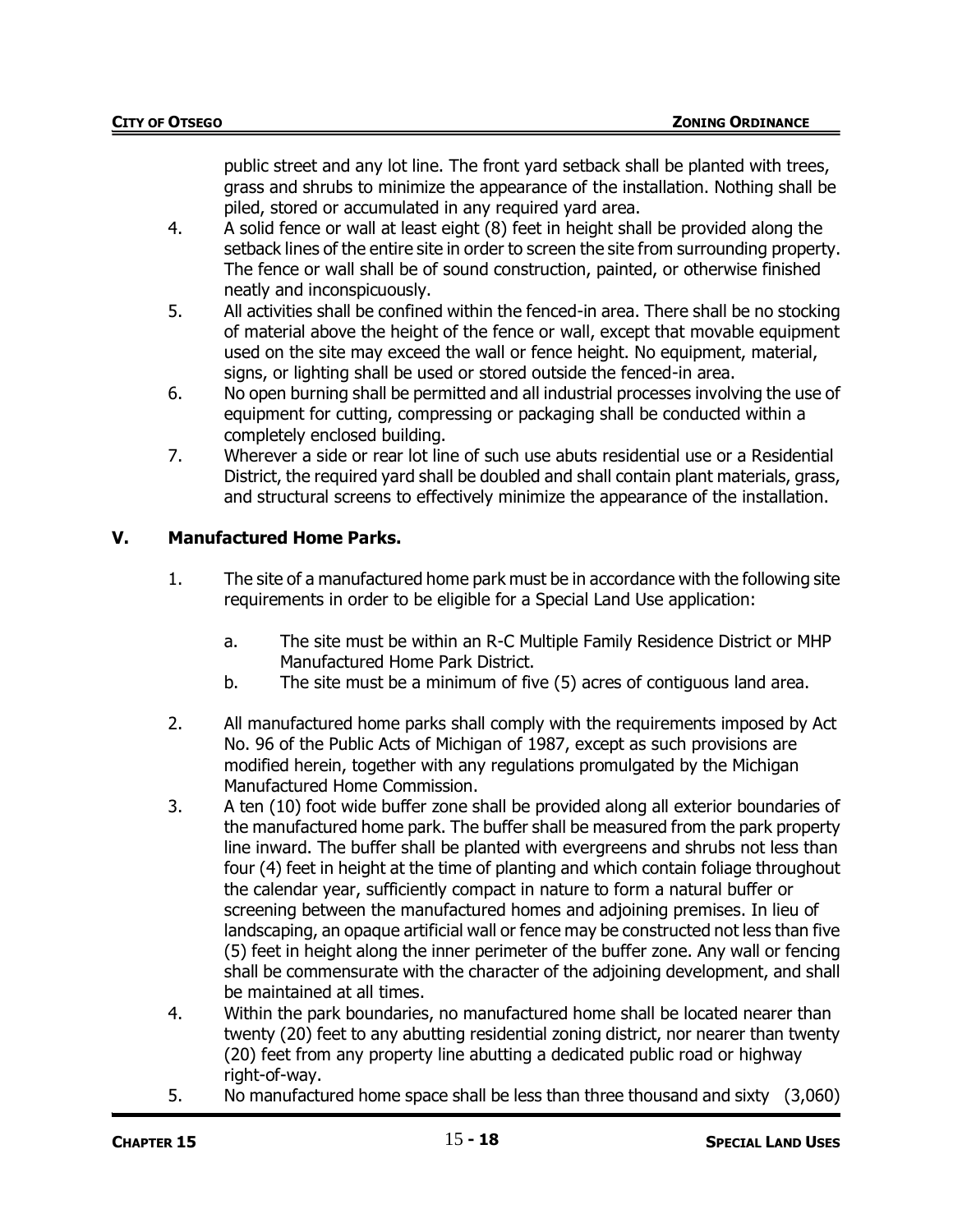square feet in area, nor less than thirty (30) feet in width. The boundaries of every manufactured home space shall be clearly marked and not more than one (1) manufactured home shall be located on any individual manufactured home space. The balance of the manufactured home space shall be landscaped either naturally or artificially. No manufactured home and accessory buildings shall occupy more than twenty five percent (25%) of the area of the manufactured home site on which it is located.

- 6. The type of permanent foundation shall be in accordance with Act No. 96 of the Public Acts of Michigan of 1987 and the rules of the Michigan manufactured home commission. However, in the case where environmental or physical conditions dictate, the City reserves the right to invoke a higher standard in order to protect the public health, safety and general welfare of the community, including park tenants.
- 7. No manufactured home nor any appurtenances connected thereto shall be located on a manufactured home space closer than twenty (20) feet to any adjoining manufactured home or fifty (50) feet from any permanent building.
- 8. All manufactured home spaces shall abut an interior roadway of not less than 16 feet in width as measured from back to back of curb, which shall contain a curb, drainage structure, a two-inch bituminous plant mix surface constructed upon not less than a six-inch compacted gravel base, and shall have unobstructed and safe access to a public street or highway.
- 9. Where sidewalks are provided paralleling the driveway, it shall be in addition to the foregoing driveway width.
- 10. Not less than two (2) paved parking spaces for vehicles (ten (10) feet by twenty (20) feet each in size) shall be provided within the manufactured home park for every manufactured home.
- 11. No manufactured home shall be allowed to be located within a manufactured home park unless the same is [a] self-contained living unit and is connected to the water and sanitary sewer facilities required at each manufactured home space. There shall be a minimum of seven hundred (700) square feet for each manufactured home.
- 12. All grass and shrubbery within a manufactured home park shall be landscaped in a neat and attractive manner and maintained.
- 13. Each manufactured home park shall be provided with on-site office facilities for park administration.
- 14. No retail sales of manufactured homes shall be permitted from a manufactured home park except for those manufactured homes that are located within the park on a developed manufactured home site meeting all of the requirements set forth herein. All such sales must be conducted by a licensed dealer, broker or through private individual-to-individual sale.

## **W. Mining, excavating, or other removal of sand, earth, minerals, or other material naturally found in the earth.**

1. No soil, sand, gravel, or other earth material shall be removed from any land within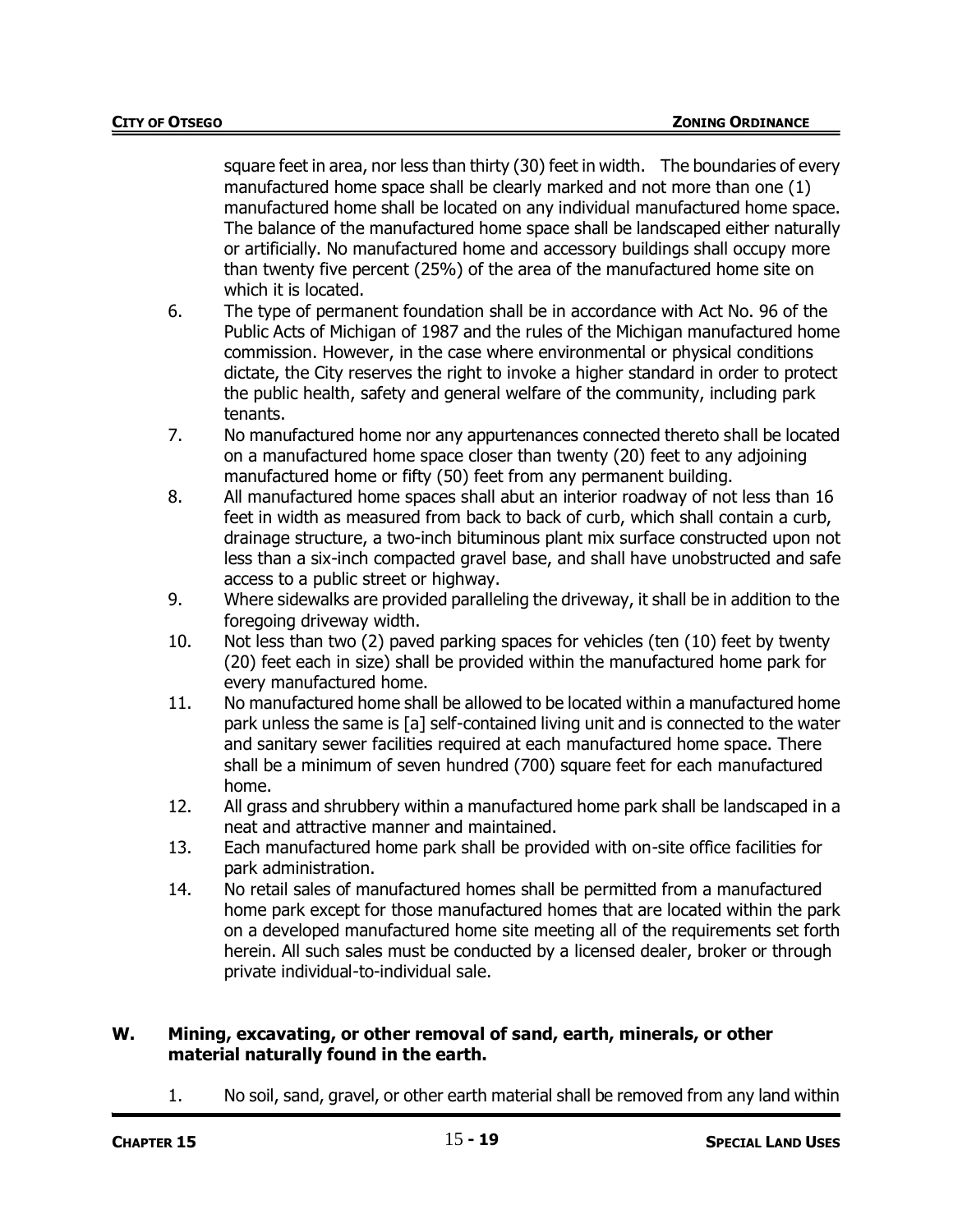the City without Special Land Use approval, with the following exceptions:

- a. When the earth removal is incidental to an operation for which a building permit has been issued by the City;
- b. When the earth removal involves any normal landscaping, driveway installation and repairs, or other minor projects;
- c. The earth removal will not alter predominate drainage patterns or cause drainage impacts to adjoining properties;
- d. The earth removal involves less than one hundred (100) cubic yards;
- e. The earth removal is for the purpose of construction of a swimming pool.
- f. The soil removal will not be in violation of any other Section of this Ordinance, other City ordinance, Soil Erosion and Sedimentation Control Act, or any other applicable state or federal law.
- 2. In addition to the materials required by this Chapter, the application for special land use shall include the following:
	- a. A written legal description of all of the lands proposed for the use.
	- b. Ten (10) copies of a plan for mineral removal, drawn and sealed by a registered civil engineer, and including the following, at a minimum:
		- (1) A north arrow, scale, and date;
		- (2) shading indicating the extent of land area on which mineral removal operations and activities will take place;
		- (3) the location, width, and grade of all easements or rights-of-way on or abutting the lands;
		- (4) the location and nature of all structures on the lands;
		- (5) the location and direction of all water courses and flood control channels which may be affected by the mineral removal operations;
		- (6) existing elevations of the lands at intervals of not more than five (5) feet;
		- (7) typical cross sections showing the estimated extent of overburden, estimated extent of mineral material location in or on the lands, and the water table;
		- (8) mineral processing and storage areas;
		- (9) proposed fencing, gates, parking areas, and signs;
		- (10) roads for ingress to and egress from the lands, including on-site roads, other areas to be used for movement of vehicles and a description of the proposed measures to limit dust generated by mineral removal activities and movement of vehicles;
			- (a) a map showing access routes between the subject lands and the nearest Primary Arterial road; and
			- (b) areas to be used for ponding.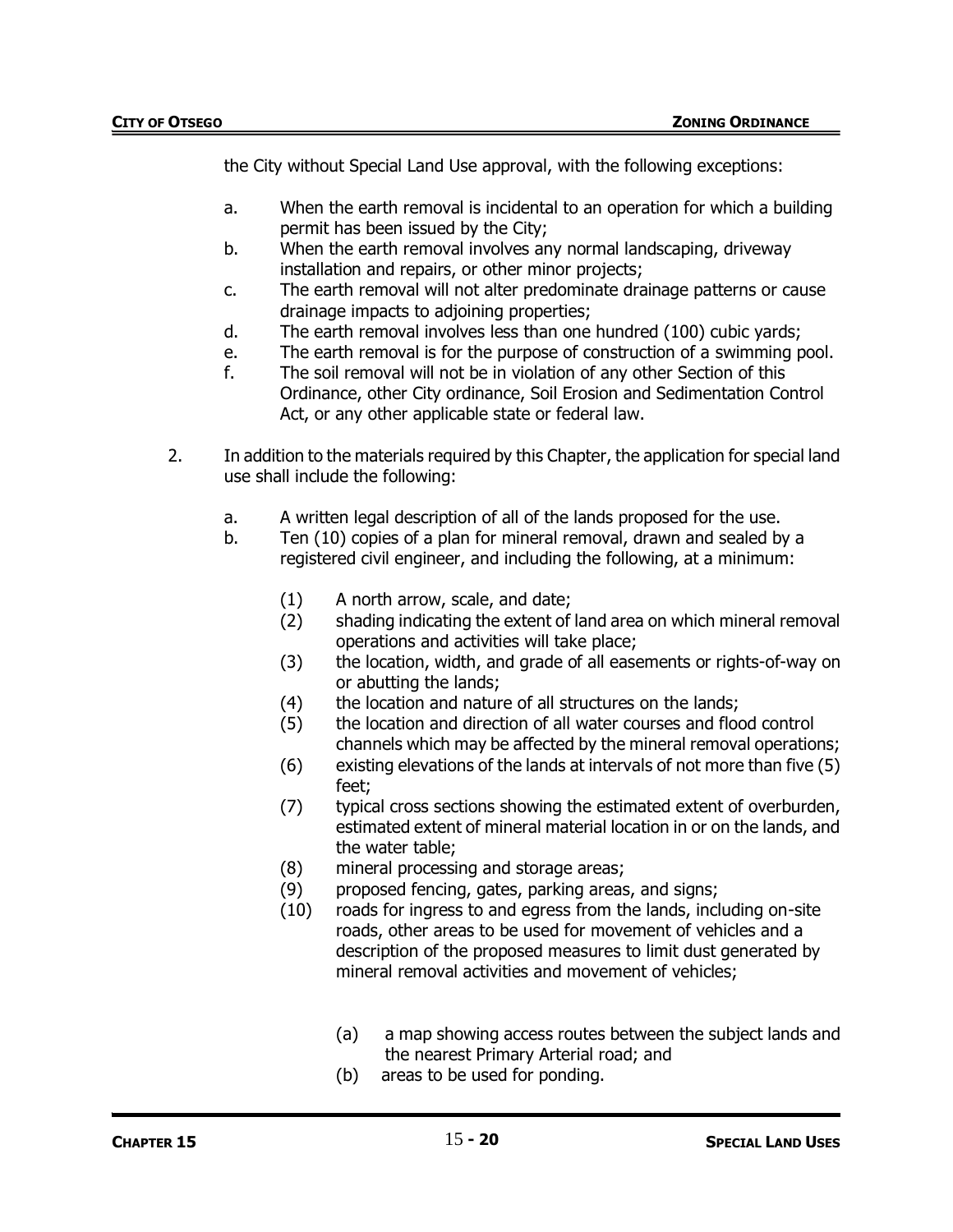- c. A narrative description and explanation of the proposed mineral removal operations and activities; including the date of commencement, proposed hours and days of operation, estimated by type and quantity of mineral materials to be removed, description of extraction and processing methods, including proposed equipment and the noise rating of each type thereof, and a summary of the procedures and practices which will be used to ensure compliance with the conditions of this subsection.
- d. A site rehabilitation plan including the following:
	- (1) A written description of planned site rehabilitation and end-use(s), including potential methods of accomplishment and phasing;
	- (2) a plan with final grades of the lands as rehabilitated, at contour intervals not exceeding five (5) feet; water courses, ponds, or lakes, if any; landscaping and plantings; areas of cut and fill; and all of the components of the proposed end-use(s); and
	- (3) a description of the proposed methods or features which will ensure that the end-use(s) are feasible and can comply with all applicable requirements of this Ordinance.
- e. The Planning Commission or City Commission may require an environmental impact statement, engineering data, or other additional information concerning the need for and consequences of the extraction if it is believed that the extraction may have a severe adverse impact on natural topography, drainage, water bodies, floodplains, or other natural features.
- 3. Each site rehabilitation plan shall be reviewed by the City Commission and shall comply with all of the following standards and requirements:
	- a. Topsoil shall be replaced on the site to a depth of not less than six (6) inches, except where the end-use activities or features do not involve the planting of lawns or growing of vegetation. Slopes shall be graded and stabilized to such extent as will accommodate the proposed end-use. The plan shall indicate the phasing of site rehabilitation, if the same is to take place in phases, and if so, topsoil shall be replaced and slopes shall be graded and stabilized before mineral removal operations or activities are commenced in another area of the site.
	- b. Final slopes shall have a ratio of not more than one (1) foot of elevation to three (3) feet of horizontal distance.
	- c. Plantings of grass, shrubs, trees, and other vegetation shall be made so as to maximize erosion protection, screen less attractive areas of end-uses, and enhance the beauty of the site as rehabilitated.
- 4. No machinery shall be erected or maintained within one hundred (100) feet of any exterior property line. No cut or excavation shall be made closer than fifty (50) feet to any street right-of-way line or property line in order to ensure sub-lateral support to surrounding property. The City Commission may require greater distances where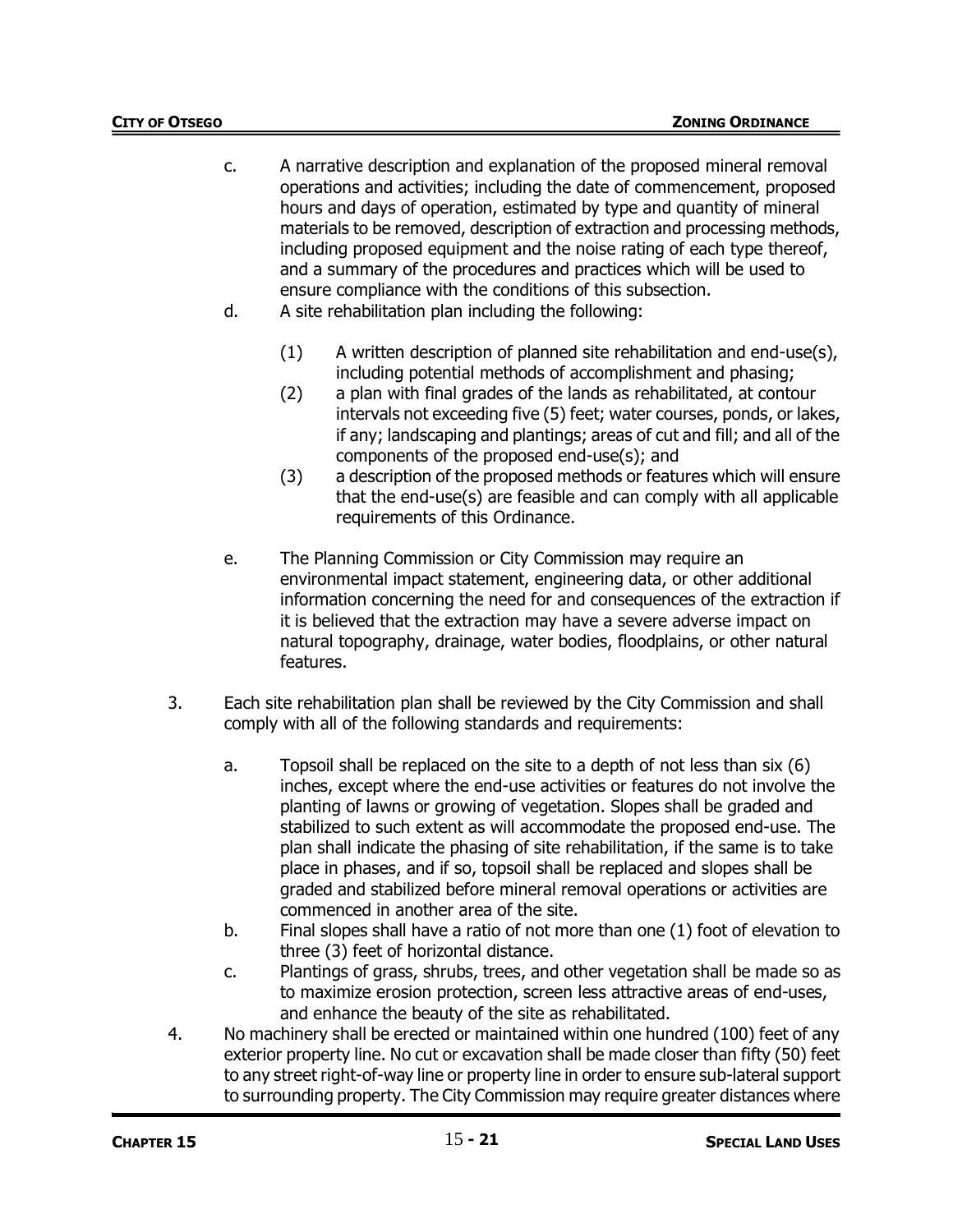the site is located within two hundred (200) feet of any Residential District.

- 5. The City Commission shall designate routes for truck movement to and from the site in order to minimize the wear on public streets and to prevent hazards and damage to properties in the community. Access roads within the area of operation shall be provided with a dustless surface and the entry road shall be hard surfaced for a distance established by the City Commission to minimize dust, mud, and debris being carried onto the public street.
- 6. Proper measures, as determined by the Zoning Administrator shall be taken to minimize the nuisance of noise and flying dust or rock. Such measures may include, when considered necessary, limitations upon the practice of stockpiling excavated material upon the site.
- 7. During activities and operations for the removal of mineral material, no mineral material or other excavated materials shall be left during weekends or overnight in such condition or manner as to constitute a danger to children or others who may enter the removal areas.
- 8. All banks of excavated material shall be graded to slopes having a vertical to horizontal ratio of not greater than one (1) foot of elevation for each two (2) feet of horizontal distance, after the cessation of daily operations, provided, however, that the City Commission may require a lesser daily grading requirement if the applicant provides a substantially constructed and maintained welded wire fence, or fence of equally substantial material, of at least four (4) feet in height, located so that any slopes steeper than one (1) foot of elevation for each two (2) feet of horizontal distance cannot inadvertently be approached by any persons who may enter the removal area.
- 9. The City Commission may require compliance with such other conditions as may be necessary to ensure compliance with the terms of this subsection. Such conditions may include, though need not be limited to, time limits, weed controls, erosion and sedimentation controls, fencing and visual screening, requirements for groundwater monitoring wells, preservation of trees and other vegetation, and fuel loading and storage requirements.
- 10. An applicant for a permit shall submit a performance bond in accordance with the requirements of this Ordinance, naming the City as the insured party and conditioned upon the timely and faithful performance by the applicant of all of the terms and conditions of the permit. The bond shall have such other terms and shall be in such amount as is recommended by the Planning Commission as reasonably necessary to ensure compliance with all of the terms and conditions of this subsection and the permit.
	- a. The performance bond shall not be refunded, reduced, or transferred until the removal operations and activities, land reclamation or restoration, and all other required activities have received final inspection by the Zoning Administrator and the City Commission has determined that the applicant, or its successor, has fully complied with all of the terms, conditions, site rehabilitation and restoration requirements, and all other matters required of the applicant under the terms of the permit.
	- b. The timely and faithful compliance with all of the provisions of the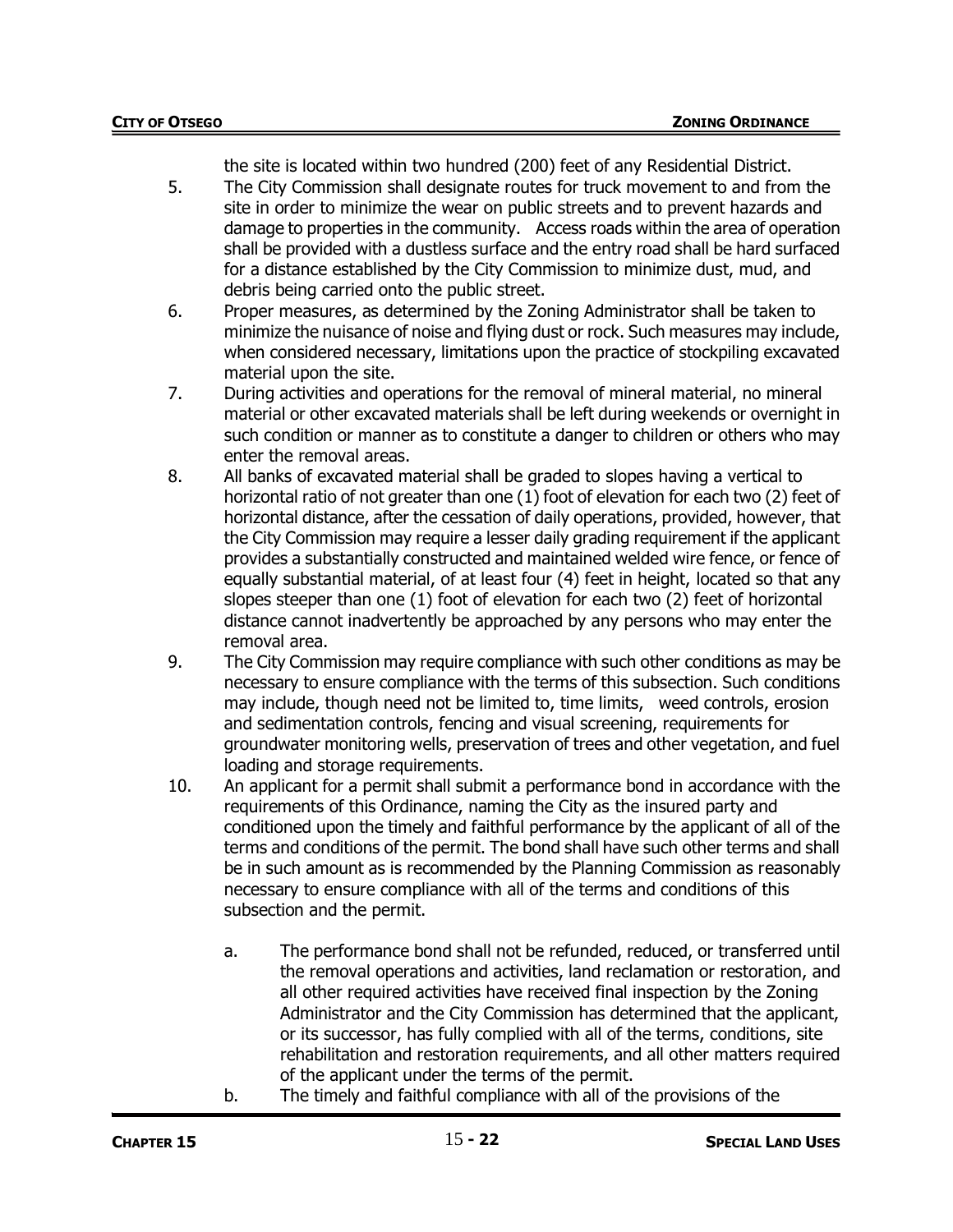performance bond shall be a condition of any mineral removal operations. In the absence of any such compliance with the terms of the performance bond, or if the same is revoked or it expires or is not renewed, the City Commission need not approve the renewal of any permit, even if the applicant has otherwise complied with all other terms and provisions of the current permit.

# **X. New vehicle rental and leasing agency.**

- 1. The lot area used for parking display or storage shall be of asphalt, concrete or other hard surface and shall be graded and drained as to dispose of all surface water accumulated within the area.
- 2. The area dedicated for parking and storage of vehicles shall be limited to a maximum of fifty (50) vehicles at any given time.
- 3. Accessory buildings and uses will not be permitted, including vehicle washes, repair and maintenance facilities or other servicing of vehicles or sales.

## **Y. New and used vehicle sales on lots located 500 feet or less from a residential zoning district.**

- 1. Auto sales facilities will be required to locate on a public street and be separated from other such facilities by at least 250 feet. These facilities must also have a permanent structure on a foundation of 400 square feet minimum, which may include the building square footage of any Permitted or Special Land Use.
- 2. Auto sales are permitted as an accessory use to any Permitted or Special Land Use subject to a maximum of ten (10) vehicles at any one time displayed outdoors.
- 3. If located within an integrated or planned cluster of establishments served by a common access and maneuvering lanes, there shall be no additional curb openings onto a public street if suitable access is available by any other means.
- 4. When located within an integrated or planned cluster of establishments served by a common parking area, the use shall be located on the periphery in such a manner as not to create vehicular circulation obstructions or pedestrian movement conflicts and shall be designed so as to integrate the use with the site and architecture of the cluster of establishments.
- 5. All ingress to and egress from the site shall be directly onto a public street, marginal service drive thereof, or private streets serving the integrated or planned cluster of establishments.
- 6. All vehicles that have been prepared for sale and are ready for sale shall be located in vehicle display areas. Outdoor vehicle display areas shall be of asphalt, concrete or other hard surface and shall be graded and drained as to dispose of all surface water accumulated within the area. No vehicle parking, storage or display associated with such uses shall be permitted to occur on adjacent public rights-of-way. A maximum of ten (10) vehicles at any one time can be displayed outdoors.
- 7. All off-street parking and loading spaces shall be located not less than thirty five (35) feet from any residential property line and shall be effectively screened from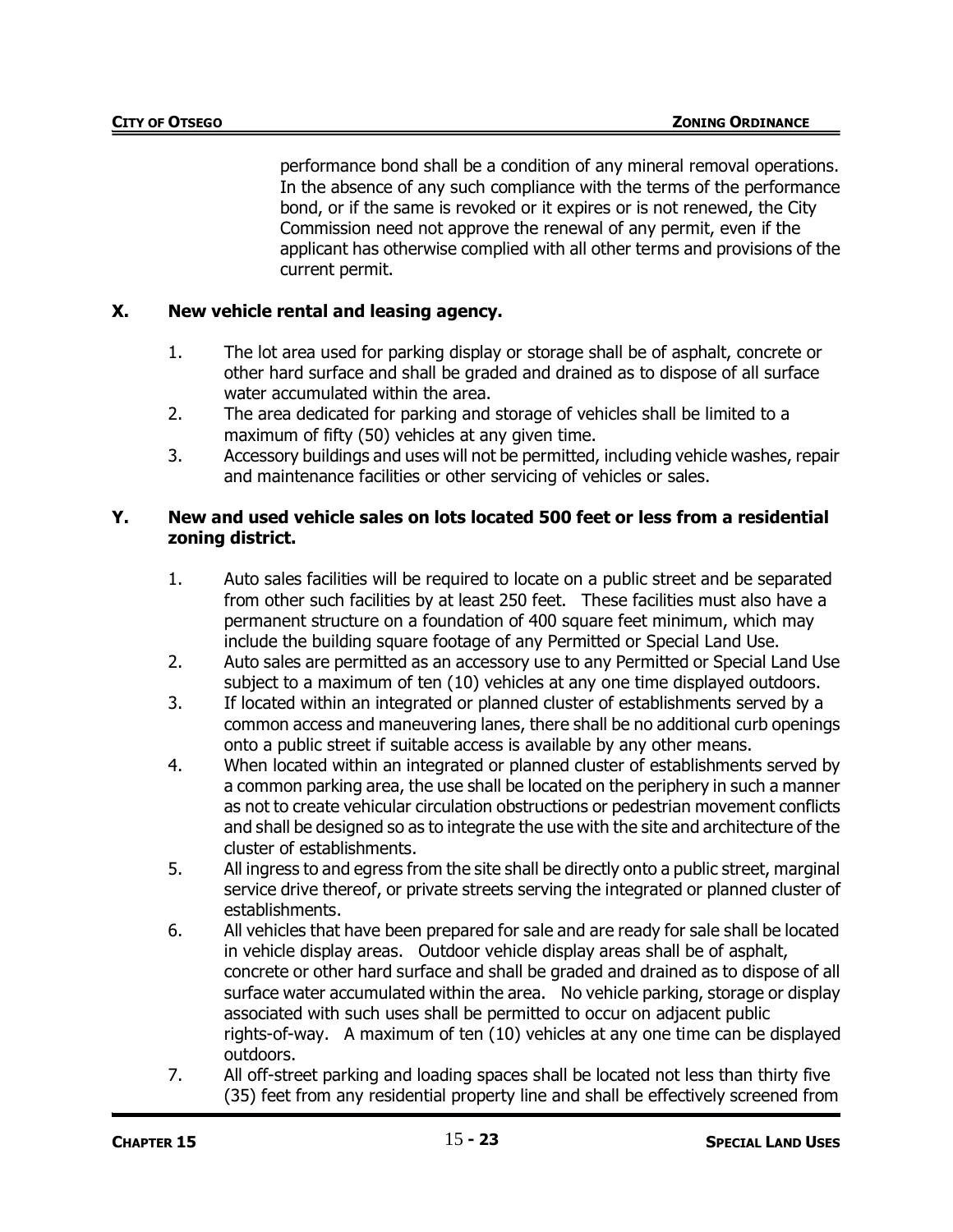view from adjacent residential properties by landscaping, supplemented, as necessary, with appropriate fencing materials. This setback/screening requirement shall also apply to all circulation drives and stacking spaces.

- 8. Outdoor lighting shall be sufficient to protect public safety; however, it shall be directed away from property lines and rights-of-way and shall not cast unreasonable or objectionable glare on adjacent properties and streets. All site lighting fixtures shall be full cutoff, as defined by the Illuminating Engineering Society of North America (IESNA), and shall have fully shielded and/or recessed luminaries with horizontal-mount flat lenses.
- 9. Unless the City Commission deems otherwise for security purposes, site lighting used to illuminate vehicle display areas shall be extinguished between the hours of 11:00 p.m. and 9:00 a.m. During regular business hours, outdoor lighting on the property shall not exceed an average of ten foot-candles.
- 10. The use shall not be open for business during the hours of 9:00 p.m. through 7:00 a.m.
- 11. Not less than twenty percent (20%) of the ground area of the site, excluding roadway easements and rights-of-way shall be landscaped. A maximum of five percent (5%) of the landscaped area may consist of permanent decorative landscape material such as cobblestone, brick, exposed aggregate, paving blocks or similar material.
- 12. Outdoor speaker or paging systems shall be directed away from property lines and shall be designed to prevent objectionable noise levels on adjacent properties or streets. The playing of music on any outdoor speaker systems at a volume that can be heard at the property line shall be prohibited.
- 13. Temporary or special event signage is permitted in accordance with Section 18.3.B.
- 14. Major and minor vehicle repairs shall be permitted. Body repair and painting done on the lot shall be confined to a closed building.
- 15. No service bay shall open to or face any public street. Garage bay doors and semi-enclosed vehicle bays shall be screened from direct view from public streets by a combination of landscaping and earthforms. Any berms used shall comply with the requirements for providing sight triangles contained in Section 3.9.
- 16. No vehicle storage areas may be located outside of the building.
- 17. Maximum lot coverage shall not exceed twenty five percent (25%) of the lot.
- 18. The sale and/or storage of trailers, recreational vehicles or boats is prohibited.

## **Z. New and used vehicle sales on lots located more than 500 feet from a residential zoning district.**

1. Auto sales facilities must have a permanent structure on a foundation of 400 square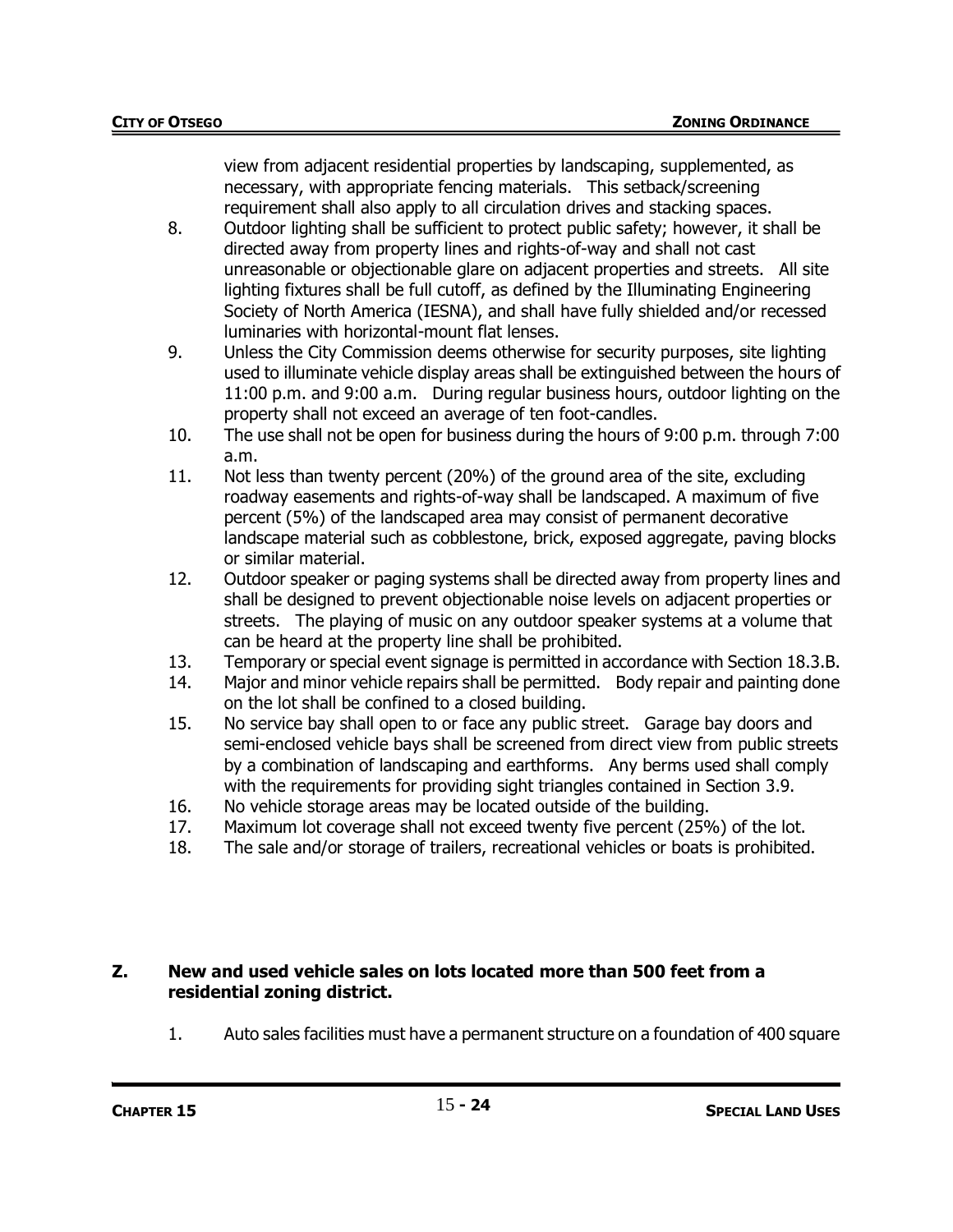feet minimum, which may include the building square footage of any Permitted or Special Land Use.

- 2. If located within an integrated or planned cluster of establishments served by a common access and maneuvering lanes, there shall be no additional curb openings onto a public street if suitable access is available by any other means.
- 3. When located within an integrated or planned cluster of establishments served by a common parking area, the use shall be located on the periphery in such a manner as not to create vehicular circulation obstructions or pedestrian movement conflicts and shall be designed so as to integrate the use with the site and architecture of the cluster of establishments.
- 4. The site shall have at least one (1) property line abutting a major thoroughfare, as designated on the major thoroughfare plan. All ingress to and egress from the site shall be directly onto such major thoroughfare, marginal service drive thereof, or private streets serving the integrated or planned cluster of establishments.
- 5. All vehicles that have been prepared for sale and are ready for sale shall be located in vehicle display areas. Outdoor vehicle display areas shall be of asphalt, concrete or other hard surface and shall be graded and drained as to dispose of all surface water accumulated within the area. No vehicle parking, storage or display associated with such uses shall be permitted to occur on adjacent public rights-of-way.
- 6. Outdoor lighting shall be sufficient to protect public safety; however, it shall be directed away from property lines and rights-of-way and shall not cast unreasonable or objectionable glare on adjacent properties and streets. All site lighting fixtures shall be full cutoff, as defined by the Illuminating Engineering Society of North America (IESNA), and shall have fully shielded and/or recessed luminaries with horizontal-mount flat lenses.
- 7. Unless the City Commission deems otherwise for security purposes, site lighting used to illuminate vehicle display areas shall be extinguished between the hours of 11:00 p.m. and 9:00 a.m. During regular business hours, outdoor lighting on the property shall not exceed an average of ten foot-candles.
- 8. Not less than twenty percent (20%) of the ground area of the site, excluding roadway easements and rights-of-way shall be landscaped. A maximum of five percent (5%) of the landscaped area may consist of permanent decorative landscape material such as cobblestone, brick, exposed aggregate, paving blocks or similar material.
- 9. Outdoor speaker or paging systems shall be directed away from property lines and shall be designed to prevent objectionable noise levels on adjacent properties or streets. The playing of music on any outdoor speaker systems at a volume that can be heard at the property line shall be prohibited.
- 10. Temporary or special event signage is permitted in accordance with Section 18.3.B.
- 11. Major and minor vehicle repairs shall be permitted. Body repair and painting done on the lot shall be confined to a closed building.
- 12. No service bay shall open to or face any public street. Garage bay doors and semi-enclosed vehicle bays shall be screened from direct view from public streets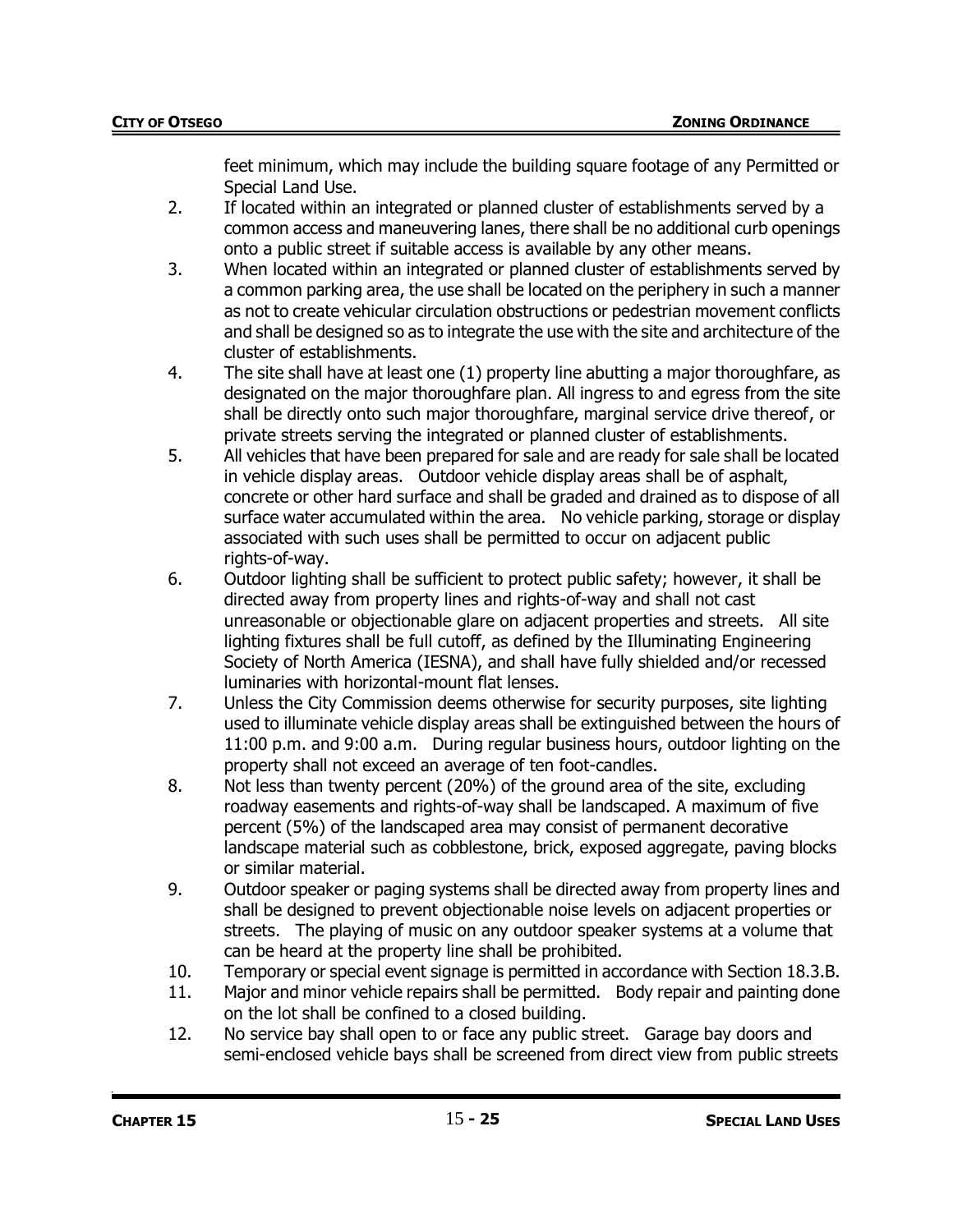by a combination of landscaping and earthforms. Any berms used shall comply with the requirements for providing sight triangles contained in Section 3.9.

- 13. Vehicle storage areas, not to be construed as the vehicle display areas, may be located outside of the building when the storage area is completely screened from view on all sides with an opaque screen at the time of planting and/or installation as required in Section 3.9. Illumination of storage areas is permitted subject to the requirements Section 3.10.
- 14. Maximum lot coverage shall not exceed twenty five percent (25%) of the lot.
- 15. The sale and/or storage of trailers, recreational vehicles or boats is prohibited.

### **AA. Office developments of two (2) or more freestanding main buildings within a single development.**

- 1. Minimum lot size shall be twenty thousand (20,000) square feet.
- 2. Maximum building coverage shall be thirty five percent (35%).
- 3. In order to facilitate innovative and attractive design of office uses, office developments shall have exterior walls of opposite or adjacent buildings that are located no closer than one and one-half (1½) times the height of the higher building wall, but in no case closer than fifty (50) feet.
- 4. Buildings shall be so located and arranged that all structures have access to emergency vehicles.
- 5. Maximum lot coverage upon lot shall not exceed sixty percent (60%) , including accessory uses and structures (off-street parking, etc.).

## **BB. Open air businesses.**

- 1. Minimum lot area shall be one (1) acre.
- 2. Minimum lot width shall be two hundred (200) feet.
- 3. A five (5) foot fence or wall shall be constructed along the rear and sides of the lot, capable of keeping trash, paper, and other debris from blowing off the premises, except as provided otherwise in this Ordinance.
- 4. All open air businesses shall comply with all applicable health department regulations regarding sanitation and general health conditions.
- 5. Unless specifically waived by the City Commission, a building of not less than five hundred (500) square feet GFA shall be constructed on the premises for office use in connection with the subject open air business.
- 6. The City Commission may, to insure strict compliance with any regulation contained herein and required as a condition of the issuance of a permit for an open air business use, require the permittee to submit a performance guarantee in accordance with the provisions of Section 19.5 sufficient to cover the cost of rehabilitating the premises upon default of the operator of the use.
- 7. In the case of indoor-outdoor garden nurseries:
	- a. The storage or materials display areas shall meet all the yard setback requirements applicable to any main building in the district.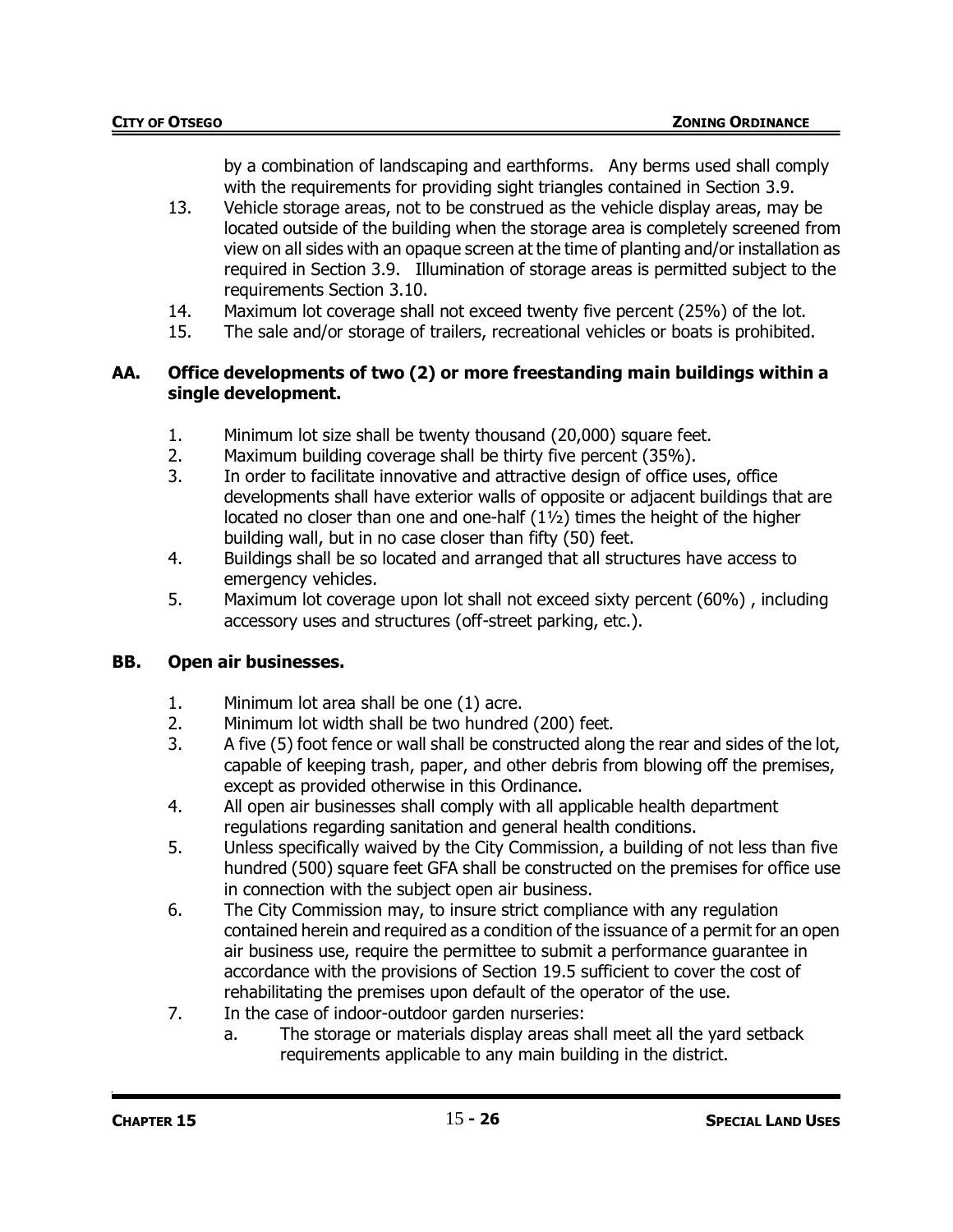- b. All loading activity and parking areas shall be provided on the same premises (off-street).
- c. The storage of any soil, fertilizer, or similar loosely packaged materials shall be sufficiently contained to prevent any adverse effect upon adjacent properties.

### **CC. Outside storage yards of construction contractor's equipment and supplies, building materials, sand, gravel, or lumber.**

- 1. All outdoor storage shall be located in the rear yard only and shall be fenced with a six (6) foot high chain link fence or screen wall.
- 2. All outdoor storage yards shall be paved or provided with a durable, dustless surface approved by the City Commission.
- 3. Screening of outdoor storage yards shall be provided along all property lines in accordance with the screening requirements of Section 3.9.
- 4. Outdoor storage yards shall only be permitted in conjunction with a principal use on the property.
- 5. No flammable or explosive materials shall be stored in bulk above ground.

# **DD. Personal service establishments.**

- 1. The business shall not alter the basic exterior appearance of the dwelling.
- 2. The business will not create traffic congestion, parking shortages, or otherwise adversely effect [affect] adjacent land uses.
- 3. Outdoor advertising will be limited to one (1) sign not exceeding twelve (12) square feet.
- 4. The intent of these regulations is to permit, where feasible, owners fronting on Allegan Street to carry on a commercial enterprise within their dwellings and still retain the appearance of a single-family area. Commercial uses should be limited to, or of similar nature to, the following: antique shops, art galleries, photography studios, dressmaking or tailor shops, real estate, accounting, tax, or legal offices, or specialty shops.

## **EE. Planned community shopping centers.**

- 1. A center shall consist of a group of establishments engaging exclusively in retail business or service, arranged as a functionally coherent unit, together with appurtenant features, such as parking areas and storage facilities.
- 2. Such center shall occupy a site of not less than ten (10) acres.
- 3. A minimum building setback from the property line of seventy five (75) feet each for the front and rear of the building and fifty (50) feet each for the sides of the building.
- 4. No building or structure shall exceed three (3) stories or forty (40) feet in height unless approved by the City Commission.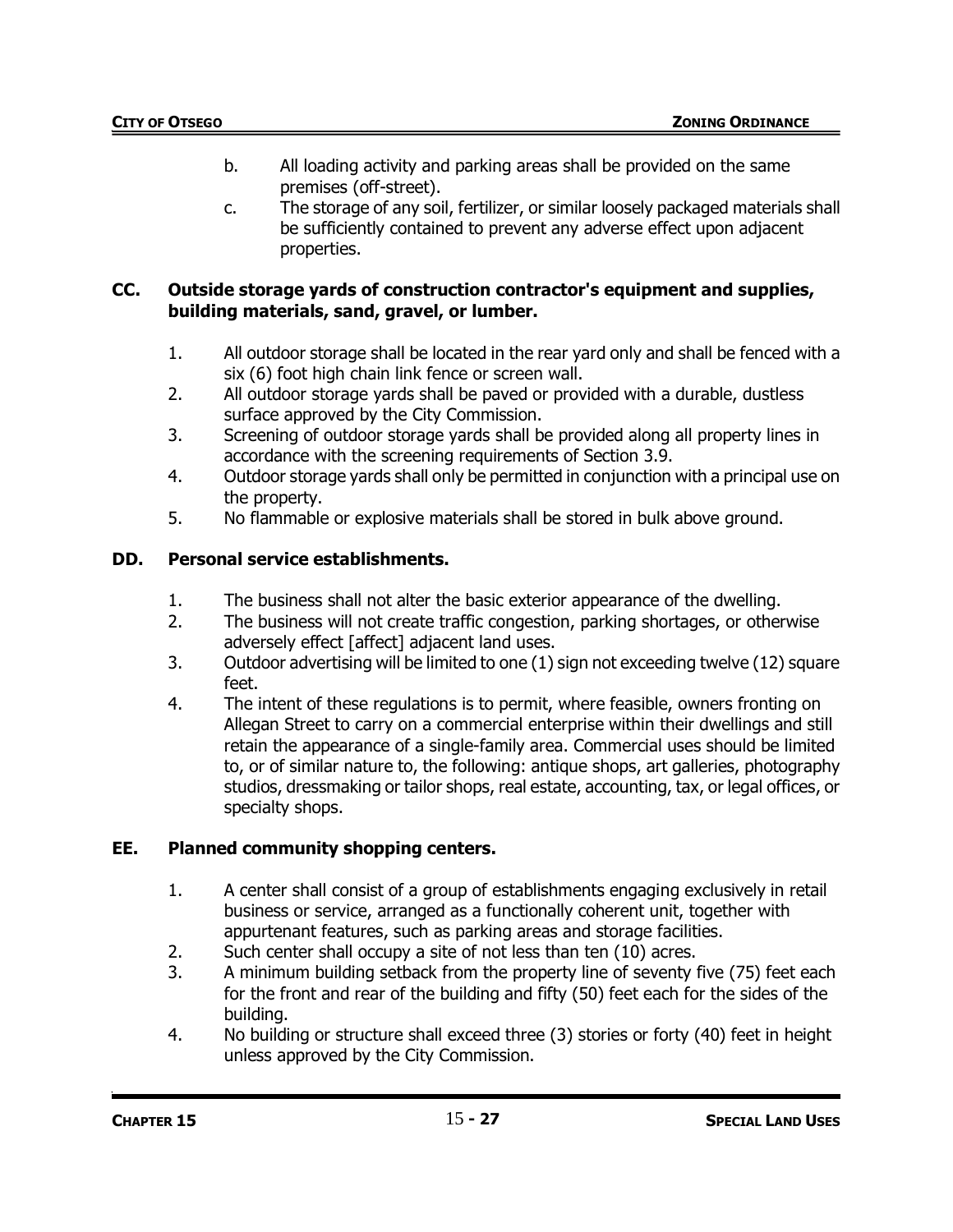- 5. A planting strip of at least twenty (20) feet wide shall be provided around the entire perimeter of the site except for driveways onto the public street system. A wall or barrier of suitable material not less than five (5) feet high shall be constructed along those property lines which abut a Residential District.
- 6. The proposed site shall have at least one (1) property line abutting a major thoroughfare.
- 7. All ingress and egress to the site shall be directly from the major thoroughfare. Turning and approach lanes shall be provided when determined necessary by the City Engineer.
- 8. A landscape plan which includes the entire site shall be submitted for approval with the site plan to determine compliance with screening and planting strips.
- 9. All signs shall be affixed to the face of the building and shall be a uniform design throughout except that one (1) ground pole sign advertising the name of the shopping center is allowed.
- 10. All off-street parking shall be within its own area and an internal system of roads and walks which will effectively separate pedestrian and vehicular traffic is required.
- 11. All areas accessible to vehicles shall be paved and maintained so as to provide a durable, smooth, and well-drained surface, and to insure that runoff does not negatively impact adjacent property.
- 12. All vehicle and pedestrian areas shall be illuminated during business hours of darkness. All lighting fixtures shall be installed in accordance with Section 3.10.

# **FF. Private parks, country clubs, and golf courses.**

When located on a parcel larger than five (5) acres in area; any structure on the parcel shall be located at least two hundred (200) feet from the lot line of any adjacent Residential District.

### **GG. Public utility buildings, telephone exchange buildings, electric transformer stations and substations, and gas regulator stations, not including storage yards.**

These uses may be permitted when operating requirements necessitate locating within the District to serve the immediate vicinity, and the use is not injurious to the surrounding neighborhood.

### **HH. Restaurants or other establishments serving food and/or beverage using drive-in windows.**

1. Sufficient stacking capacity for the drive-through portion of the operation shall be provided to ensure that traffic does not extend into the public right-of-way. A minimum of ten (10) stacking spaces for the service ordering station shall be provided. Stacking spaces shall be located so as not to interfere with vehicular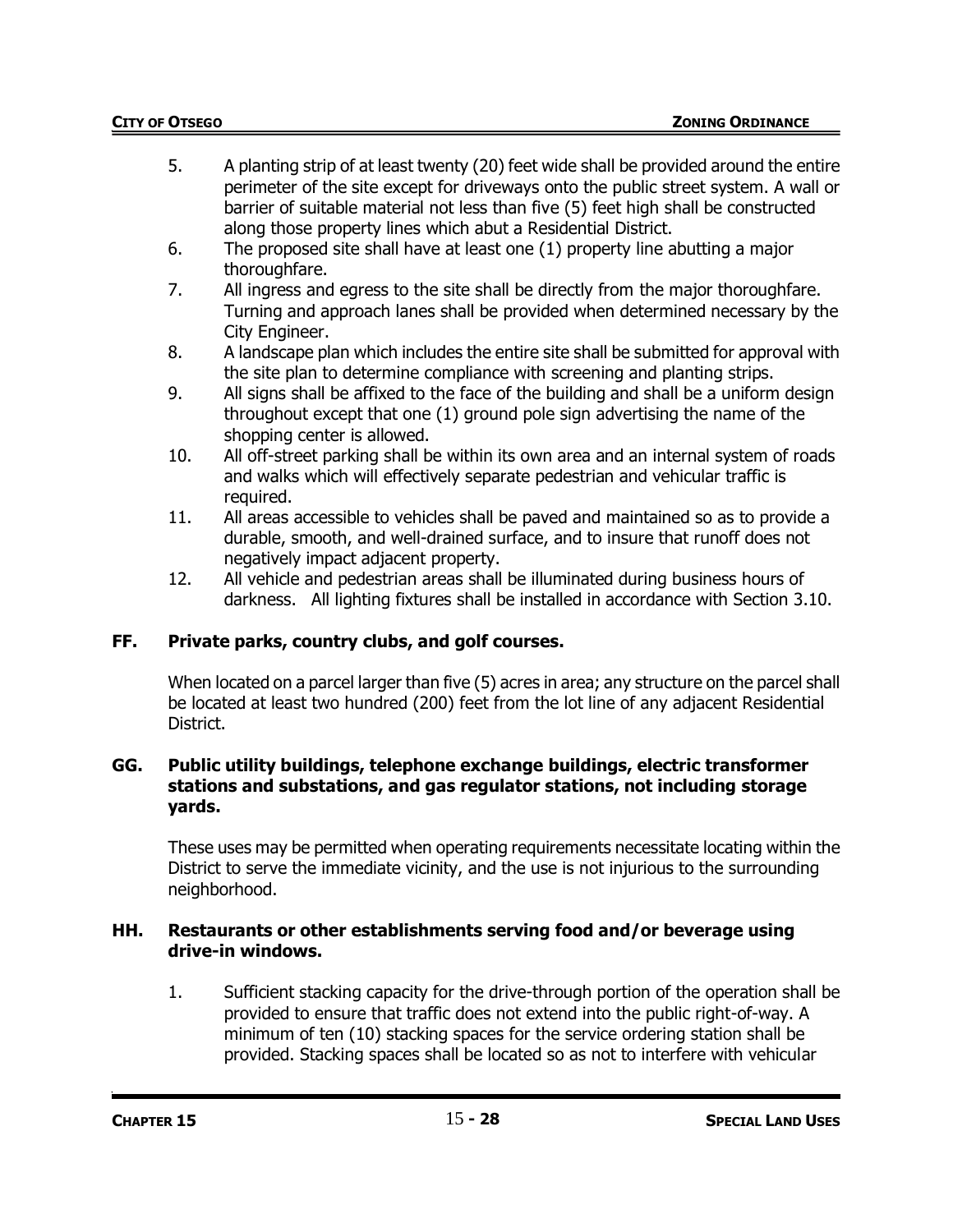circulation and egress from the property by vehicles not using the drive-through portion of the facility.

- 2. In addition to parking space requirements, at least three (3) parking spaces shall be provided, in close proximity to the exit of the drive-through portion of the operation, to allow for customers waiting for delivery of orders.
- 3. Parking areas shall have side and rear yard setbacks of at least ten (10) feet.
- 4. Public access to the site shall be located at least one hundred (100) feet from any intersection or other driveway on the same side of the street, as measured from the nearest right-of-way line to the nearest edge of said access.
- 5. The parking and maneuvering areas of the site shall be fenced and screened from the view of any abutting Residential District or use by a decorative fence or wall, or a landscaped equivalent.
- 6. Outdoor speakers for the drive through facility shall be located in a way that minimizes sound transmission toward neighboring property and uses.

# **II. Sexually oriented businesses.**

- 1. No sexually oriented business shall be permitted in a location in which any main building or accessory structure, including signs, is within one thousand (1,000) feet of any main building or accessory structure of another sexually oriented business.
- 2. No sexually oriented business shall be established on a parcel within three hundred (300) feet of any Residential District or any parcel used for a single- or multiple-family residence, public park, school, child care facility, church or place of worship, public library, city hall, police department or fire department, youth center, or commercially operated school attended by children such as, for example, dance schools, gymnastic centers, etc. The distance between a proposed sexually oriented business and any such zoned area or existing use shall be measured in a straight line from the nearest property line upon which the proposed sexually oriented business is to be located to the nearest property line of that zoned area or existing use.
- 4. Any sign or advertising for the sexually oriented business must comply with the provisions of this code. Any sign or advertising may not include photographs, silhouettes, or drawings of any specified anatomical areas or specified sexual activities, or obscene representations of the human form and may not include animated or flashing illumination.
- 5. The entrances to the proposed sexually oriented business at both the exterior and interior walls, in a location visible to those entering and exiting the business, must be clearly marked with lettering at least two (2) inches in height stating:
	- a. "Persons under the age of eighteen (18) are not permitted to enter the premises;" and
	- b. "No alcoholic beverages of any type are permitted within the premises;" unless specifically allowed pursuant to a license duly issued by the Liquor Control Commission.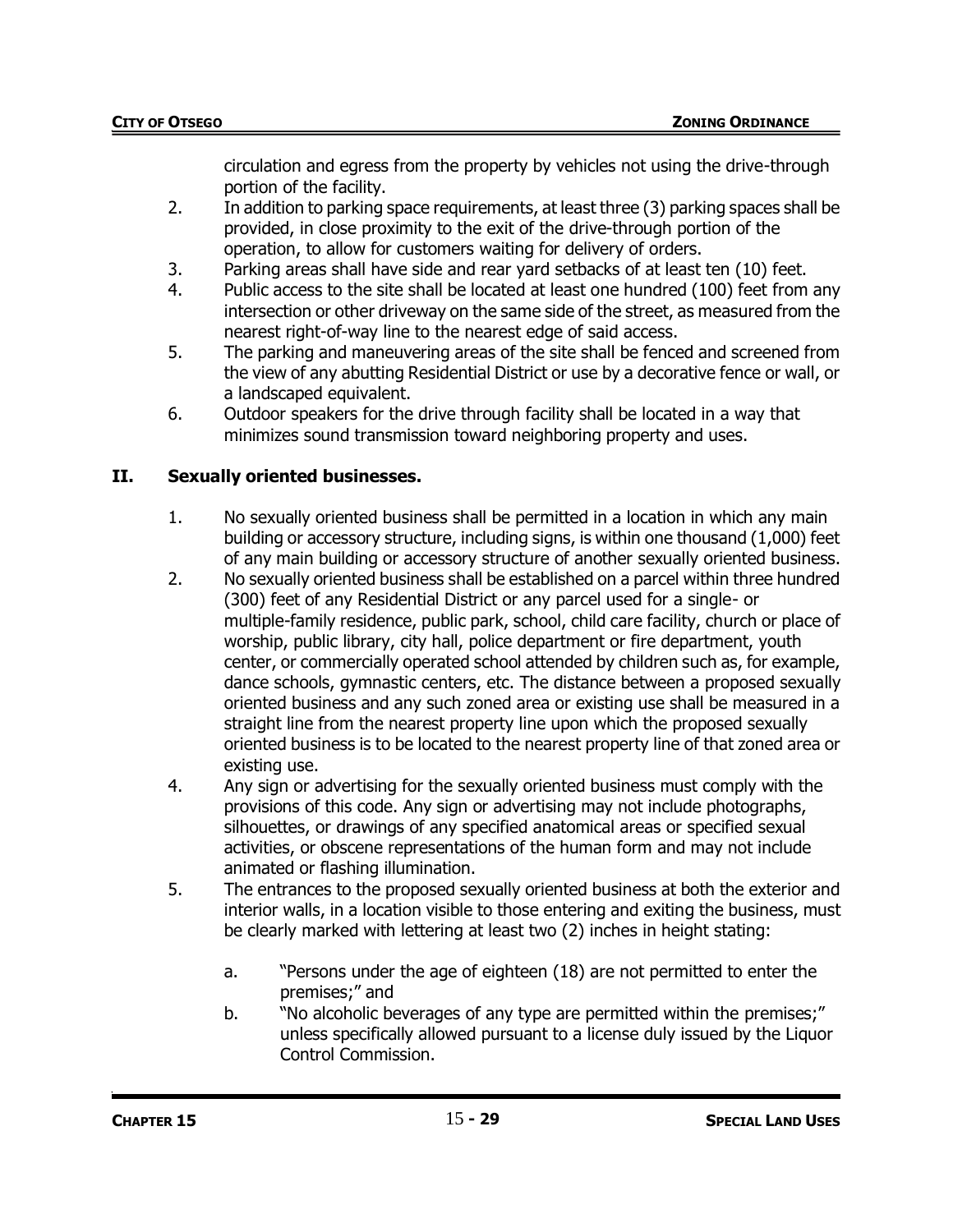- 6. No product or service for sale or gift, or any picture or other representation of any product or service for sale or gift, shall be displayed so as to be visible by a person of normal visual acuity from the nearest adjoining roadway or a neighboring property.
- 7. Hours of operation shall be limited to 9:00 a.m. to 11:00 p.m., Monday through Saturday.
- 8. All off street and on site parking areas shall comply with this Ordinance and shall additionally be illuminated at all times.
- 9. Any booth, room or cubical available in any sexually oriented business excepting an adult motel used by patrons for the viewing of any entertainment shall:
	- a. Be unobstructed by any door, lock or other entrance and exit control device;
	- b. Have at least one (1) side totally open to a public, lighted aisle so that there is an unobstructed view at all times from the adjoining aisle of any occupant;
	- c. Be illuminated such that a person of normal visual acuity looking into the booth, room or cubical from its entrance adjoining the public lighted aisle can clearly determine the number of people within;
	- d. Have no holes or openings in any side or rear wall not relating to utility, ventilation or temperature control services or otherwise required by any governmental code or authority.

## **JJ. Truck terminals.**

- 1. Minimum lot size shall be three (3) acres.
- 2. The lot location shall be such that at least one (1) property line abuts a paved primary street. The ingress and egress for all vehicles shall be directly from said thoroughfare.
- 3. The main and accessory buildings shall be set back at least seventy five (75) feet from all property lines.
- 4. Truck parking and staging areas shall be fenced and screened from the view of any abutting Residential District or use by a decorative fence or wall, or a landscaped equivalent.
- 5. Access driveways shall be located no less than fifty (50) feet from the nearest part of the intersection of any street or any other driveway.

## **KK. Truck, tractor and trailer sales, rental, and repair.**

- 1. Minimum lot area shall be one (1) acre.
- 2. Minimum lot width shall be two hundred (200) feet.
- 3. The lot area used for parking shall be hard-surfaced and the display or storage areas shall be provided with a permanent, durable, and dustless surface, and shall be graded and drained so as to dispose of all surface water.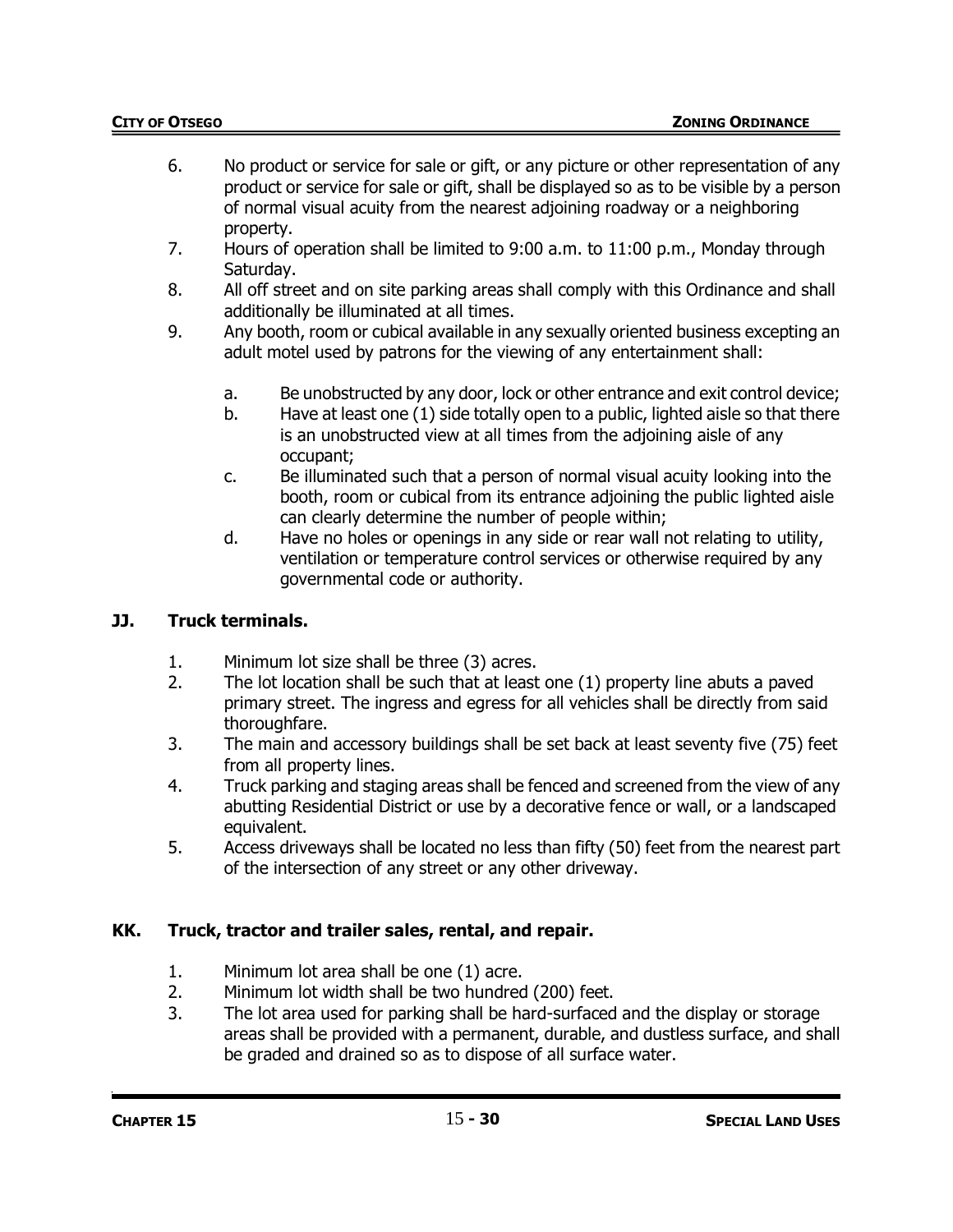- 4. Outdoor storage areas for trailers and other equipment are not permitted in the front yard of the site and shall meet the side and rear yard setback requirements of the District. Display for sales may be permitted in the front yard of the site.
- 5. Ingress and egress shall be provided as far as practicable from two (2) intersecting streets and shall be at least one hundred (100) feet from an intersection.

# **LL. Two-family dwellings.**

- 1. A building plan identifying sleeping areas shall be submitted to the Otsego Fire Department and kept on file.
- 2. No parking shall be allowed in any required front yard, except in a permissible parking space.
- 3. Parking areas shall be screened in accordance with Section 3.9 and all parking areas shall be paved.

# **MM. Veterinary clinic.**

- 1. Buildings shall be freestanding and not connected to any other building containing any other use.
- 2. No part of the lot shall abut a Residential District lot line without the use of screening in the form of a six foot privacy fence or a six (6) foot tall landscape buffer pursuant to Section 3.9.B.
- 3. No overnight boarding of animals shall be permitted.
- 4. No services shall be provided to large animals, such as horses, cows, and other similar size animals.
- 5. No cremations or crematory facilities shall be operated on the premises.

# **NN. Veterinary hospitals.**

- 1. The facility shall have a minimum lot size of two (2) acres for the first seventy five (75) animals and one (1) additional acre for each twenty five (25) animals over seventy five (75).
- 2. The facility, including runs and exercise areas, must be a minimum of five hundred (500) feet from a Residential District or use.
- 3. The facility shall have frontage on a major thoroughfare for which all ingress and egress from the site shall be made.
- 4. Outside exercise areas shall be enclosed by at least three (3) sides of the building. In no case, shall the outside exercise area be located in a front or side yard. Fencing of exercise areas shall be sufficient to contain the animals.
- 6. All kennel areas, runs, cages, and/or exercise areas shall be maintained to create a safe and suitable environment for animals, including the daily elimination of animal waste.
- 7. Animals shall be kept inside the building between the hours of 9:00 p.m. and 7:00 a.m.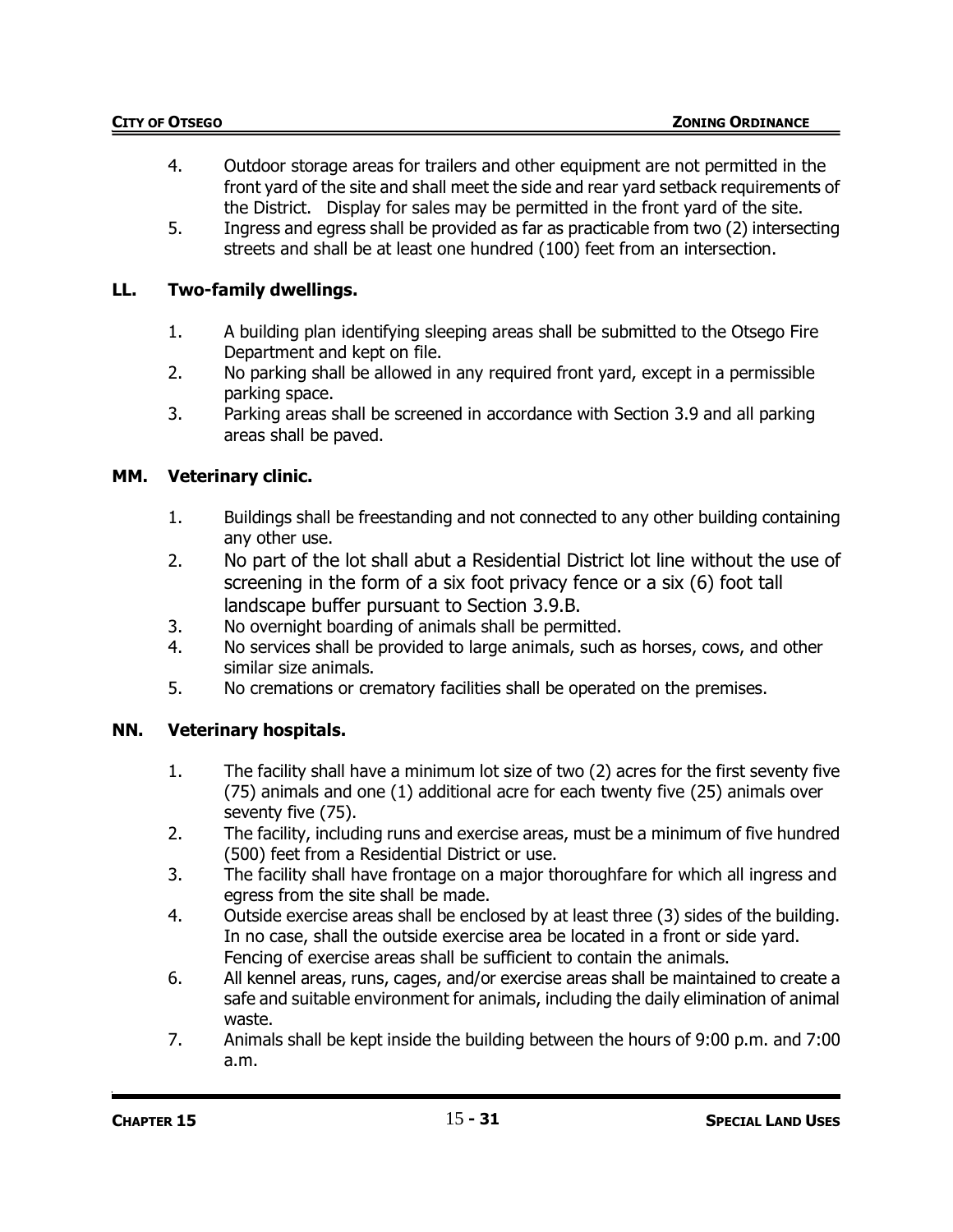- 8. The City Commission may require screening up to six (6) feet in height in order to mitigate and/or avoid possible adverse impacts on surrounding property.
- 9. One (1) parking space for each eight (8) runs of cages, whichever is greater, plus one (1) per employee on the largest working shift shall be provided on site.

#### **OO. Wholesale store, storage facilities, buildings, warehouses, distribution plants, and freezers and lockers.**

- 1. Minimum lot area shall be three (3) acres.
- 2. A residence may be permitted on the premises for security personnel or on-site operator of a storage facility. The residence shall conform to the minimum requirements for a multiple-family dwelling in the R-C District.
- 3. One (1) parking space shall be provided for each ten (10) storage cubicles, equally distributed throughout the storage area. The parking requirement may be met within the parking lanes required for the storage area.
- 4. Two (2) parking spaces shall also be required for the residence of security personnel or on-site operator employed on the premises of a storage facility.
- 5. One (1) parking space shall also be required for every twenty (20) storage cubicles for the use of customers, up to a maximum of ten (10) spaces, located adjacent the rental office.
- 6. Parking lanes and access aisles adjacent the individual storage facilities shall be required. The parking lanes may be eliminated when the access aisle does not serve storage cubicles.
- 7. All driveways, parking, loading, storage, and vehicular circulation areas shall be paved.
- 8. Truck parking and staging areas shall be fenced and screened from the view of any abutting Residential District or use by a decorative fence or wall, or a landscaped equivalent.
- 9. The use shall be located adjacent to a primary road, and access to the use shall be from that road.
- 10. Access driveways shall be located at least one hundred fifty (150) feet from the nearest part of the intersection of any street or any other driveway.

#### **PP. Indoor repair of motorcycles, recreational/utility vehicles, personal watercraft, lawn and garden equipment, and similar small vehicles, when ancillary to a related allowed retail use.**

- 1. The building storefront shall be occupied by an allowed retail use that is related to permitted repair activities. Repair activities shall be ancillary to the allowed retail use and shall not be visible from the storefront.
- 2. Repair, storage and parking of vehicles under repair shall take place entirely within the same building as the retail activity of the building.
- 3. The retail storefront shall occupy no less than twenty-five percent (25%) of the GFA of the first floor of the building.
- 4. No service bay shall open onto or face upon any public street; however, a building